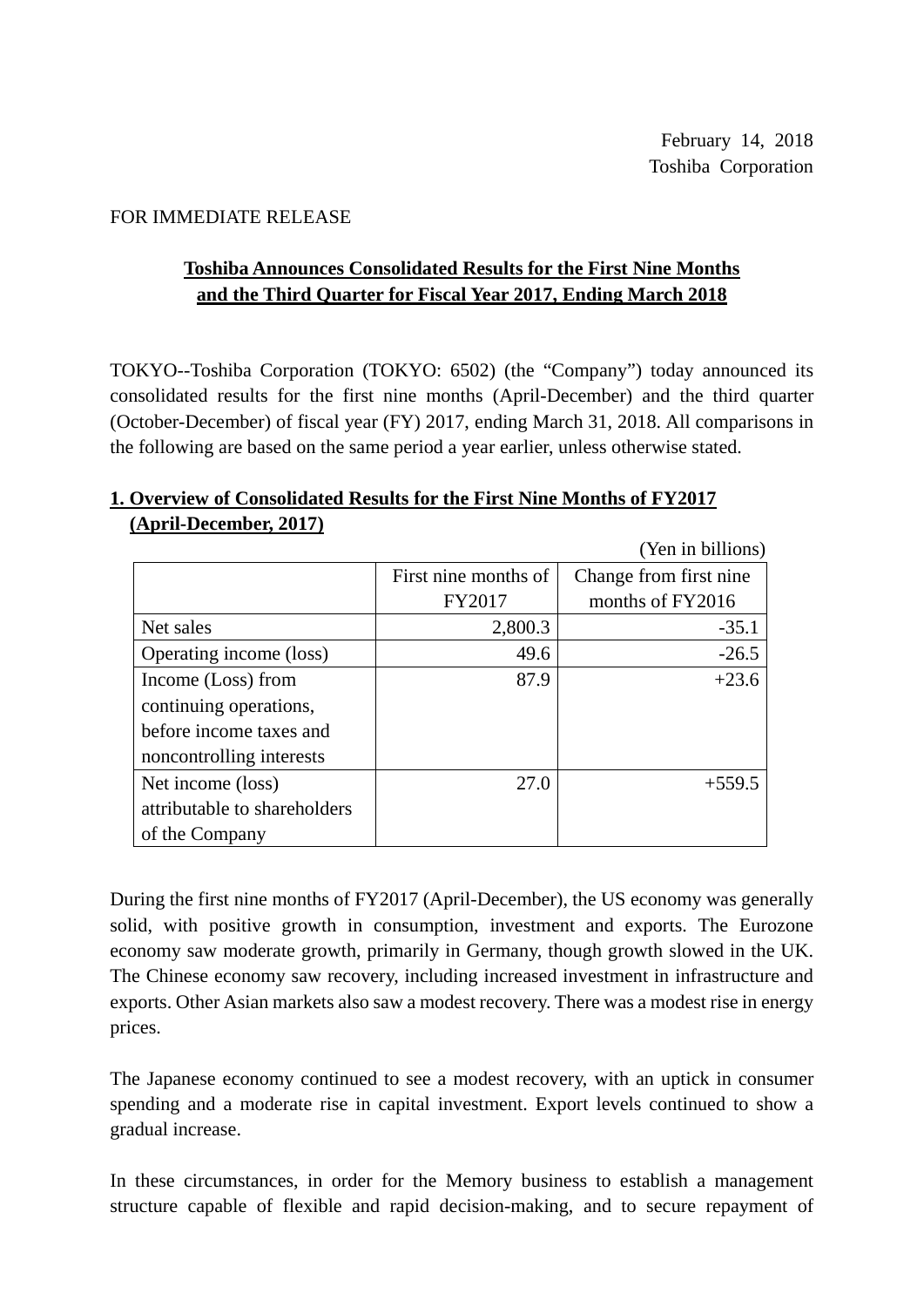borrowing, and to recover consolidated equity attributable to shareholders of the Company and net assets, the Company decided to sell the Memory business to a special purpose acquisition company formed and controlled by a consortium led by Bain-Capital Private Equity LP, and is aiming to close the transaction by the end of March 2018.

The global settlement with Western Digital of litigation and arbitration related to the sale of the Memory business, along with the progress of anti-trust law procedures in key jurisdictions, has raised the certainty of closing the transaction, and the results of the Memory business have been reclassified as a discontinued operation in the Company's consolidated statements of operations from the third quarter of FY2017, in accordance with U.S. generally accepted accounting principles.

The increased certainty of closing the sale of the Memory business within a year, a share issue by third-party allotments through which the Company raised approximately 600.0 billion yen, and the closing of the sales of Westinghouse-related claims to third parties, are expected to resolve concerns regarding the Company's liquidity and negative shareholders' equity status as of February 14, 2018. In addition, the companies that succeeded to businesses separated from the Company by absorption-type company splits have successfully acquired Special Construction Business Licenses. All of these outcomes have addressed the material events and conditions that raised substantial doubts about the Company's ability to continue as a going concern. Please refer to "Notes Relating to Assumptions for the Going Concern" in the consolidated financial statements of the Company.

Against this background, Toshiba Group's net sales decreased by 35.1 billion yen to 2,800.3 billion yen (US\$24,781.7 million). The Company saw lower sales as Energy Systems & Solutions saw lower sales due to the impact of the deconsolidation of Landis+Gyr Group through an IPO, and as the Infrastructure Systems & Solutions saw lower sales, even though the Storage & Electronic Devices Solutions recorded increased sales.

The Group recorded operating income (loss) of 49.6 billion yen (US\$438.7 million), a decrease of 26.5 billion yen, reflecting the impact from scaling back emergency measures.

Income (Loss) from continuing operations, before income taxes and noncontrolling interests increased by 23.6 billion yen to 87.9 billion yen (US\$777.7 million), mainly due to a profit of 66.8 billion yen from the Landis+Gyr Group IPO recorded in the second quarter of FY2017.

Although the Memory business achieved profit equivalent to an ROS of 37%, income (loss) from discontinued operations, before noncontrolling interests was -27.3 billion yen (- US\$241.6 million), reflecting the tax impact of the company split.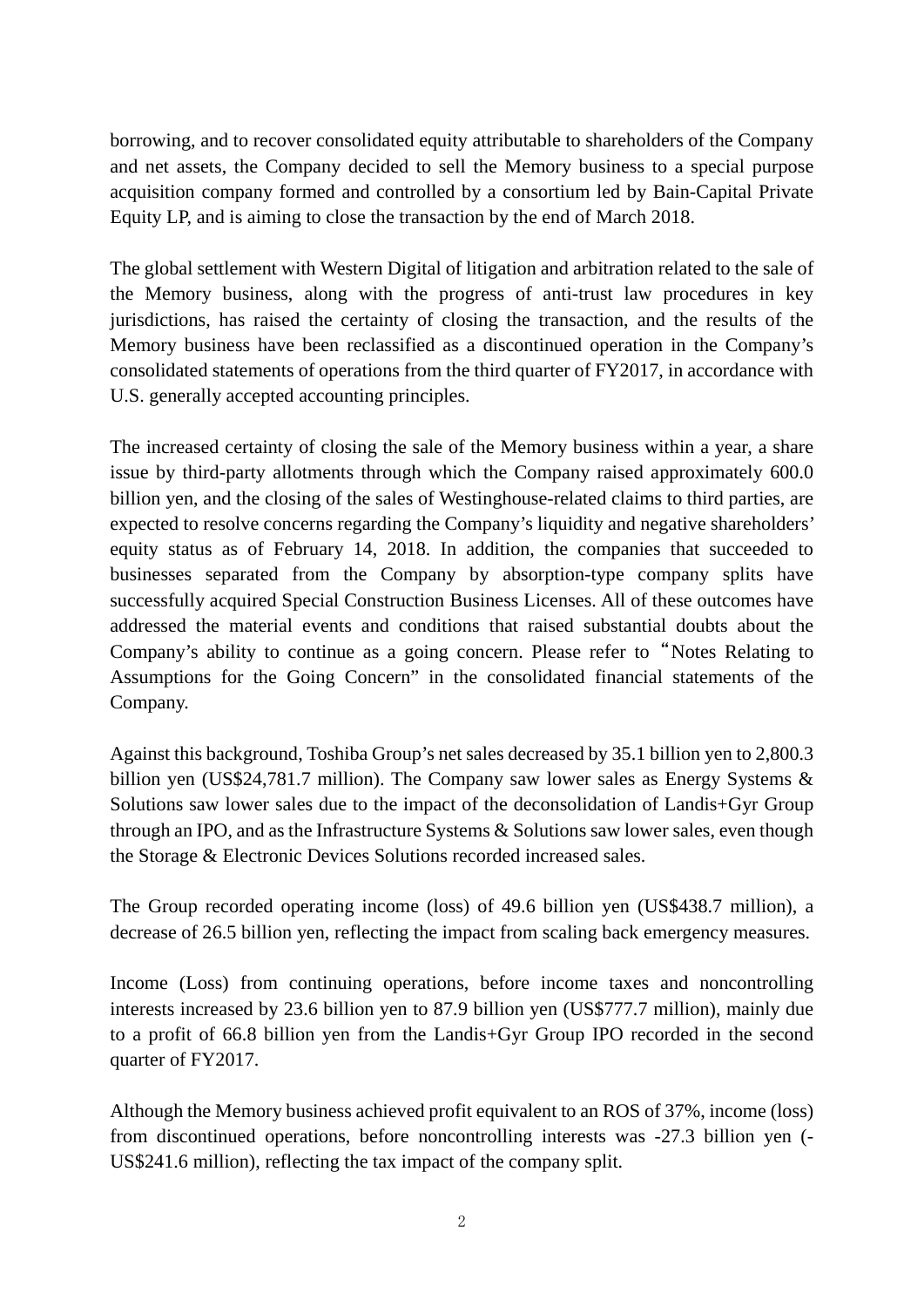Net income (loss) attributable to shareholders of the Company increased by 559.5 billion yen to 27.0 billion yen (US\$239.3 million).

| <b>TAIL III OIIIIOII</b> D         |           |         |           |                                     |           |  |
|------------------------------------|-----------|---------|-----------|-------------------------------------|-----------|--|
|                                    | Net sales |         |           | Operating income<br>$(\text{loss})$ |           |  |
|                                    |           |         | $Change*$ |                                     | $Change*$ |  |
|                                    |           |         |           |                                     |           |  |
| Energy Systems & Solutions         | 611.5     | $-48.5$ | $-7%$     | $-12.1$                             | $-9.7$    |  |
| Infrastructure Systems & Solutions | 830.6     | $-7.9$  | $-1\%$    | 11.3                                | $-10.2$   |  |
| Retail & Printing Solutions        | 379.3     | $+7.5$  | $+2\%$    | 18.8                                | $+7.7$    |  |
| Storage & Electronic Devices       | 661.0     | $+30.6$ | $+5%$     | 48.9                                | $-0.4$    |  |
| Solutions                          |           |         |           |                                     |           |  |
| <b>Industrial ICT Solutions</b>    | 176.9     | $+14.4$ | $+9%$     | $-2.6$                              | $-7.0$    |  |
| Others                             | 379.4     | $-13.7$ | $-3%$     | $-18.6$                             | $-9.5$    |  |
| Eliminations                       | $-238.4$  | $-17.5$ |           | 3.9                                 | $+2.6$    |  |
| Total                              | 2,800.3   | $-35.1$ | $-1\%$    | 49.6                                | $-26.5$   |  |

### **Consolidated Results for the First Nine Months of FY2017, by Segment (April-December, 2017)**

(\*Change from the year-earlier period)

(Yen in billions)

**Energy Systems & Solutions:** Lower Sales and Deteriorated Operating Income (Loss) The Energy Systems & Solutions segment saw lower sales. Although Thermal & Hydro Power Systems recorded higher sales, Nuclear Power Systems recorded lower sales, and there was also the impact of the deconsolidation of Landis+Gyr Group IPO.

The segment as a whole saw deteriorated operating income (loss). Although Transmission & Distribution Systems recorded increased operating income (loss), Nuclear Power Systems and Thermal & Hydro Power Systems recorded deteriorated operating income (loss) and there was also the impact of the deconsolidation of Landis+Gyr Group.

**Infrastructure Systems & Solutions:** Lower Sales and Lower Operating Income

The Infrastructure Systems & Solutions segment saw lower sales as Public Infrastructure and Building and Facilities saw decreased sales, although Industrial Systems recorded higher sales.

The segment as a whole saw lower operating income. Industrial Systems saw increase in operating income (loss), however, Public Infrastructure saw deteriorated operating income (loss) and Building and Facilities saw lower operating income.

#### **Retail & Printing Solutions:** Higher Sales and Higher Operating Income

The Retail & Printing Solutions segment saw higher sales, as both businesses recorded a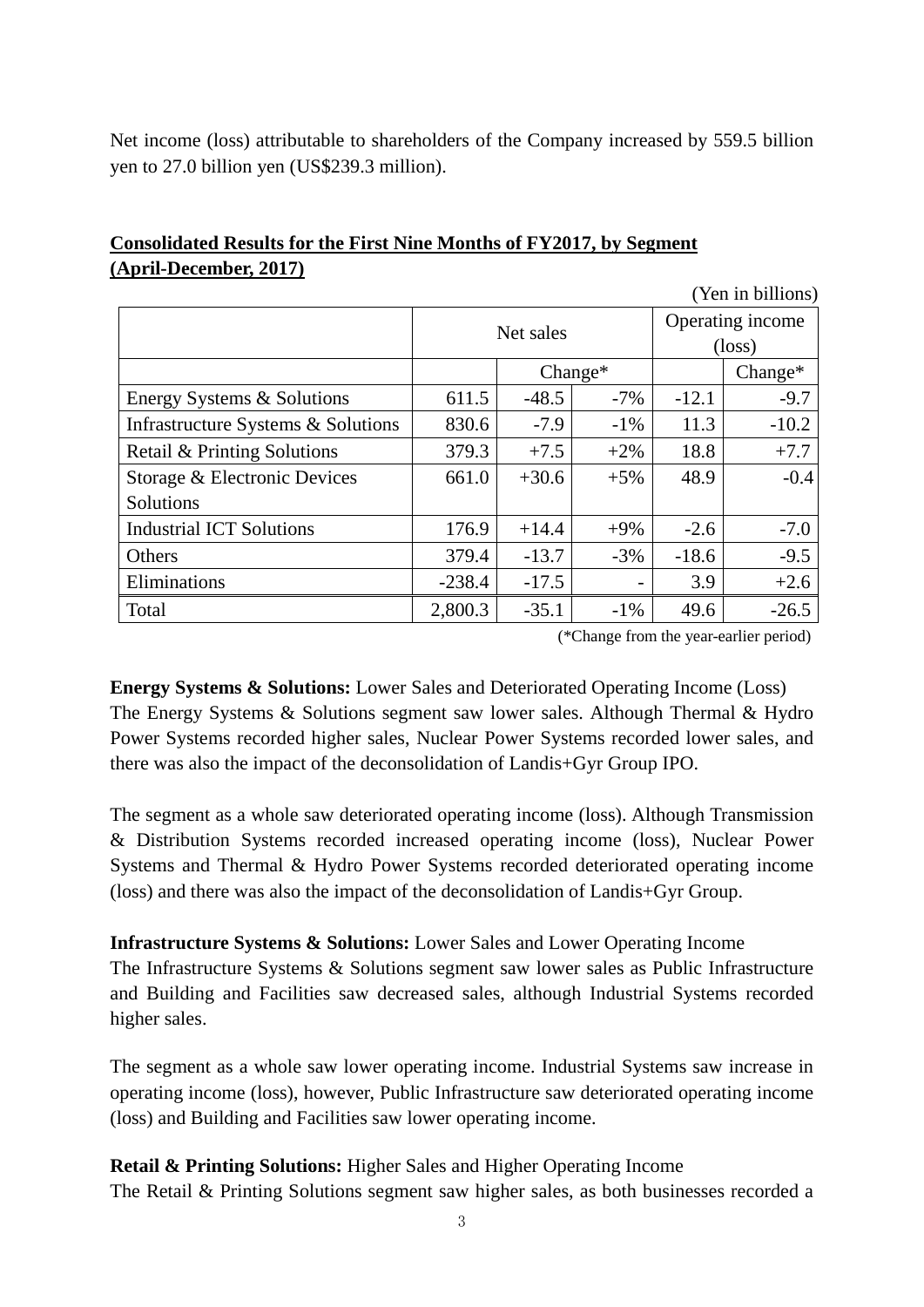stable performance. There was also an impact from exchange rate fluctuations.

The segment as a whole saw a significant increase in operating income, as both the Retail business and the Printing business saw increases in operating income.

**Storage & Electronic Devices Solutions:** Higher Sales and Lower Operating Income The Storage & Electronic Devices Solutions segment saw higher sales. Although HDDs saw decreased sales, Devices & Others saw increased sales.

The segment as a whole saw lower operating income. Devices & Others recorded flat operating income, but HDDs saw lower operating income.

**Industrial ICT Solutions:** Higher Sales and Deteriorated Operating Income (Loss)

The Industrial ICT Solutions segment saw increased sales, as the license business for the government sector, systems for manufacturing and the IoT/ AI business saw positive results.

The segment as a whole saw deteriorated operating income (loss), due to results from some domestic information system projects, and the implementation of structural reform in the unified communications systems business.

**Others:** Lower Sales and Deteriorated Operating Income (Loss)

#### **Notes:**

Toshiba Group's Quarterly Consolidated Financial Statements are based on U.S. generally accepted accounting principles ("GAAP").

Operating income (loss) is derived by deducting the cost of sales and selling, general and administrative expenses from net sales. This result is regularly reviewed to support decision-making in allocations of resources and to assess performance. Certain operating expenses, such as litigation settlement and other costs, are not included in it.

The Healthcare Systems & Services segment, Home Appliances business, Westinghouse's Nuclear Power business and Memory business are classified as discontinued operations in accordance with Accounting Standards Codification 205-20 "Presentation of Financial Statements – Discontinued Operations". The results of these businesses have been excluded from net sales, operating income (loss), and income (loss) from continuing operations, before income taxes and noncontrolling interests. Net income (loss) attributable to shareholders of the Company is calculated by reflecting results of these businesses to income (loss) from continuing operations, before income taxes and noncontrolling interests. Results of the previous fiscal year have been revised to reflect these changes.

The data relating to consolidated segment information is presented in conformity with the current organizational classification.

Qualitative data herein are compared with the same period of the previous year, unless otherwise noted.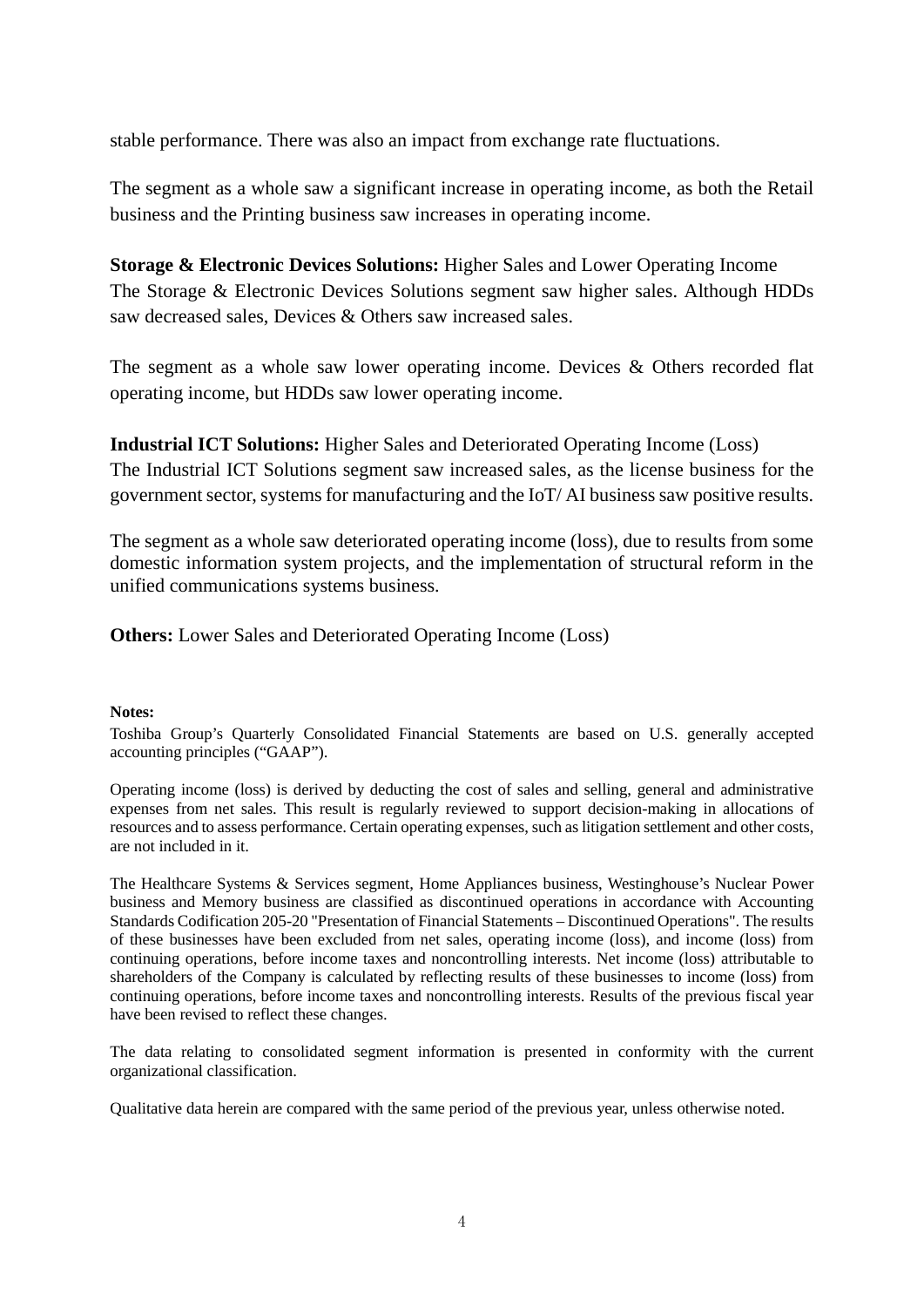### **2. Financial Position and Cash Flows for the First Nine Months of FY2017**

- Total assets increased by 221.1 billion yen from the end of March 2017 to 4,490.6 billion yen (US\$39,740.1 million).
- Shareholders' equity, or equity attributable to the shareholders of the Company, was -3.9 billion yen (-US\$34.5 million), an increase of 549.0 billion yen from the end of March 2017, reflecting the share issue and other factors.
- Total interest-bearing debt decreased by 81.2 billion yen from the end of March 2017 to 1,122.8 billion yen (US\$9,936.3 million).
- As a result of the foregoing, the shareholder's equity ratio at the end of December 2017 stood at -0.1%, a 12.9 point improvement from the end of March 2017.
- Free cash flow decreased by 391.5 billion yen to -446.2 billion yen (-US\$3,949.0 million).

### **3. Explanation on Future Estimate Information including Performance Forecast for FY2017**

With consideration for the impact from the closing of the sales of Westinghouse-related claims to third parties; the resolution of material events and conditions that raised substantial doubts about the Company's ability to continue as a going concern; and the effect of the reclassification of the Memory business as a discontinued operation, the Company has revised the full year business forecast for FY2017 announced on November 9, 2017, as below.

For further information, please refer to announcement of February 14, 2018, "Notice Regarding Revision of Toshiba Corporation's Consolidated Business Results Forecast for FY2017."

 $(\sqrt{3} \times 1)$  in billions)

|                                                                                                     |              |            | ren in billions) |
|-----------------------------------------------------------------------------------------------------|--------------|------------|------------------|
|                                                                                                     | (A)          | (B)        |                  |
|                                                                                                     | Previous     | Revised    | $(B) - (A)$      |
|                                                                                                     | Forecast     | Forecast   |                  |
| Net sales                                                                                           | 4,970.0      | 3,900.0    | $-1,070.0$       |
| Operating income (loss)                                                                             | 430.0        | 0.0        | $-430.0$         |
| Income (Loss) from<br>continuing operations,<br>before income taxes and<br>noncontrolling interests | 400.0        | 20.0       | $-380.0$         |
| Net income (loss)<br>attributable to<br>shareholders of the<br>Company                              | $-110.0$     | 520.0      | 630.0            |
| Earnings (Losses) per<br>share attributable to<br>shareholders of the<br>Company                    | $-25.98$ yen | 105.35 yen |                  |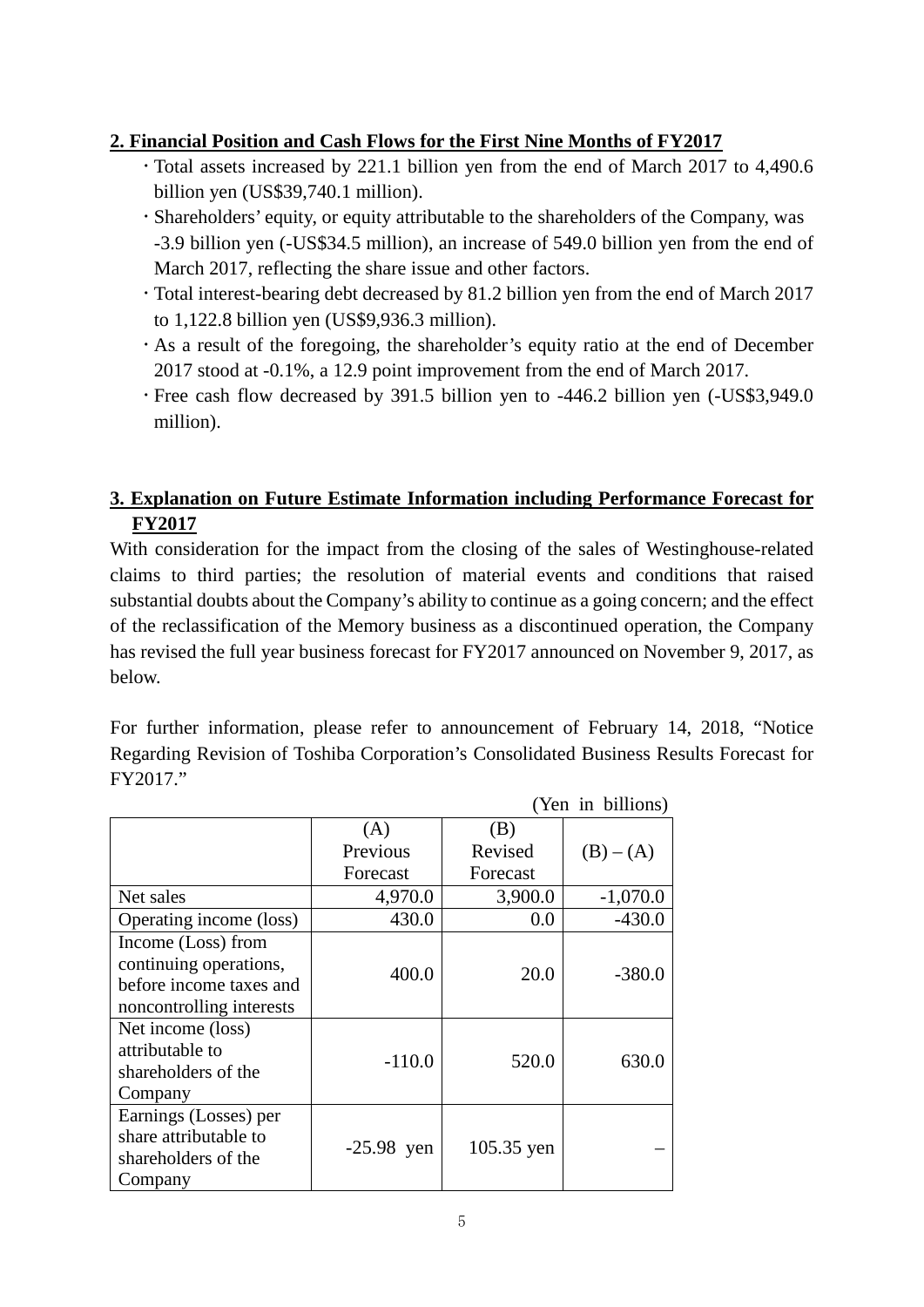Reference: Before reclassifying the Memory business as a discontinued operation

|                                                                                                     |                             |                             |                          |                                              | TVII III UIIIIUIID |
|-----------------------------------------------------------------------------------------------------|-----------------------------|-----------------------------|--------------------------|----------------------------------------------|--------------------|
|                                                                                                     | (A)<br>Previous<br>Forecast | (B')<br>Revised<br>Forecast | $(B')-(A)$<br>Difference | $(B) - (B')$<br>Amount to be<br>reclassified | FY2016<br>Actual   |
| Net sales                                                                                           | 4,970.0                     | 4,990.0                     | 20.0                     | $-1,090.0$                                   | 4,870.8            |
| Operating income (loss)                                                                             | 430.0                       | 440.0                       | 10.0                     | $-440.0$                                     | 270.8              |
| Income (Loss) from<br>continuing operations,<br>before income taxes and<br>noncontrolling interests | 400.0                       | 460.0                       | 60.0                     | $-440.0$                                     | 225.5              |
| Net income (loss)<br>attributable to<br>shareholders of the<br>Company                              | $-110.0$                    | 520.0                       | 630.0                    | $\theta$                                     | $-965.7$           |
| Earnings (Losses) per<br>share attributable to<br>shareholders of the<br>Company                    | $-25.98$ yen                |                             |                          |                                              | $-228.08$ yen      |

(Yen in billions)

### **4. Others**

- (1) Changes in significant subsidiaries during the period (changes in Specified Subsidiaries ("Tokutei Kogaisha") involving changes in the scope of consolidation): In July 2017, Landis+Gyr Group (changed trade name from Landis+Gyr Holding in July 2017) executed an IPO in the SIX Swiss Exchange market, and the Company sold off its entire shareholding. As a result, Landis+Gyr Group was deconsolidated from Toshiba Group.
- (2) Use of simplified accounting procedures, and particular accounting procedures in preparation of quarterly consolidated financial statements:

#### Income taxes

The interim income tax expense (benefit) is computed by multiplying income (loss) before income taxes and noncontrolling interests for the nine months ending December 31, 2017 by a reasonably estimated annual effective tax rate after applying the effect of deferred taxes for FY2017, ending March 31, 2018.

If a reliable estimate cannot be made as in the circumstances that the annual estimated ordinary income approximates break-even, the Company utilizes the actual year-todate effective tax rate.

(3) Change in accounting policies:

The Company has adopted Accounting Standards Update 2015-17 since the First Quarter of FY2017. To reflect this adoption, all deferred tax assets and liabilities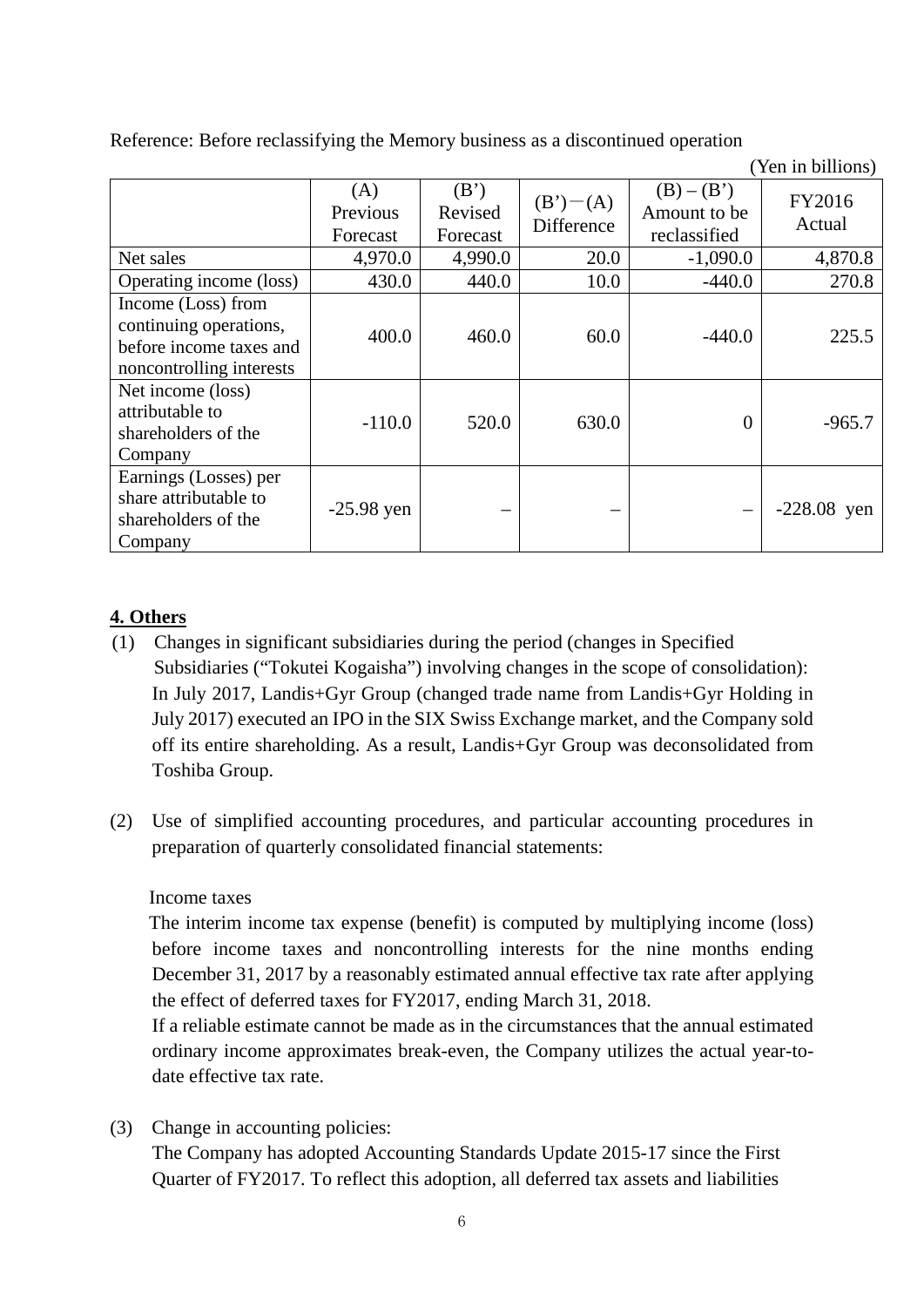have been classified as noncurrent in the consolidated balance sheets and subsequently, deferred tax assets and liabilities in the same tax-paying component or tax jurisdiction were offset. The Company did not apply this update retrospectively.

#### **Disclaimer:**

This report of business results contains forward-looking statements concerning future plans, strategies and performance of Toshiba Group. These statements are based on management's assumptions and beliefs in light of the economic, financial and other data currently available. Since Toshiba Group is promoting business under various market environments in many countries and regions, they are subject to a number of their risks and uncertainties. Toshiba therefore wishes to caution readers that actual results might differ materially from expectations. Major risk factors that may have a material influence on results are indicated below, though this list is not necessarily exhaustive.

- Major disasters, including earthquakes and typhoons;
- Disputes, including lawsuits, in Japan and other countries;
- Success or failure of alliances or joint ventures promoted in collaboration with other companies;
- Success or failure of new businesses or R&D investment;
- Changes in political and economic conditions in Japan and abroad; unexpected regulatory changes;
- Rapid changes in the supply and demand situation in major markets and intensified price competition;
- Significant capital expenditure for production facilities and rapid changes in the market;
- Changes in financial markets, including fluctuations in interest rates and exchange rates.

#### Note:

For convenience only, all dollar figures used in reporting first nine months and the third quarter of fiscal year 2017 results are valued at 113 yen to the dollar.

# # #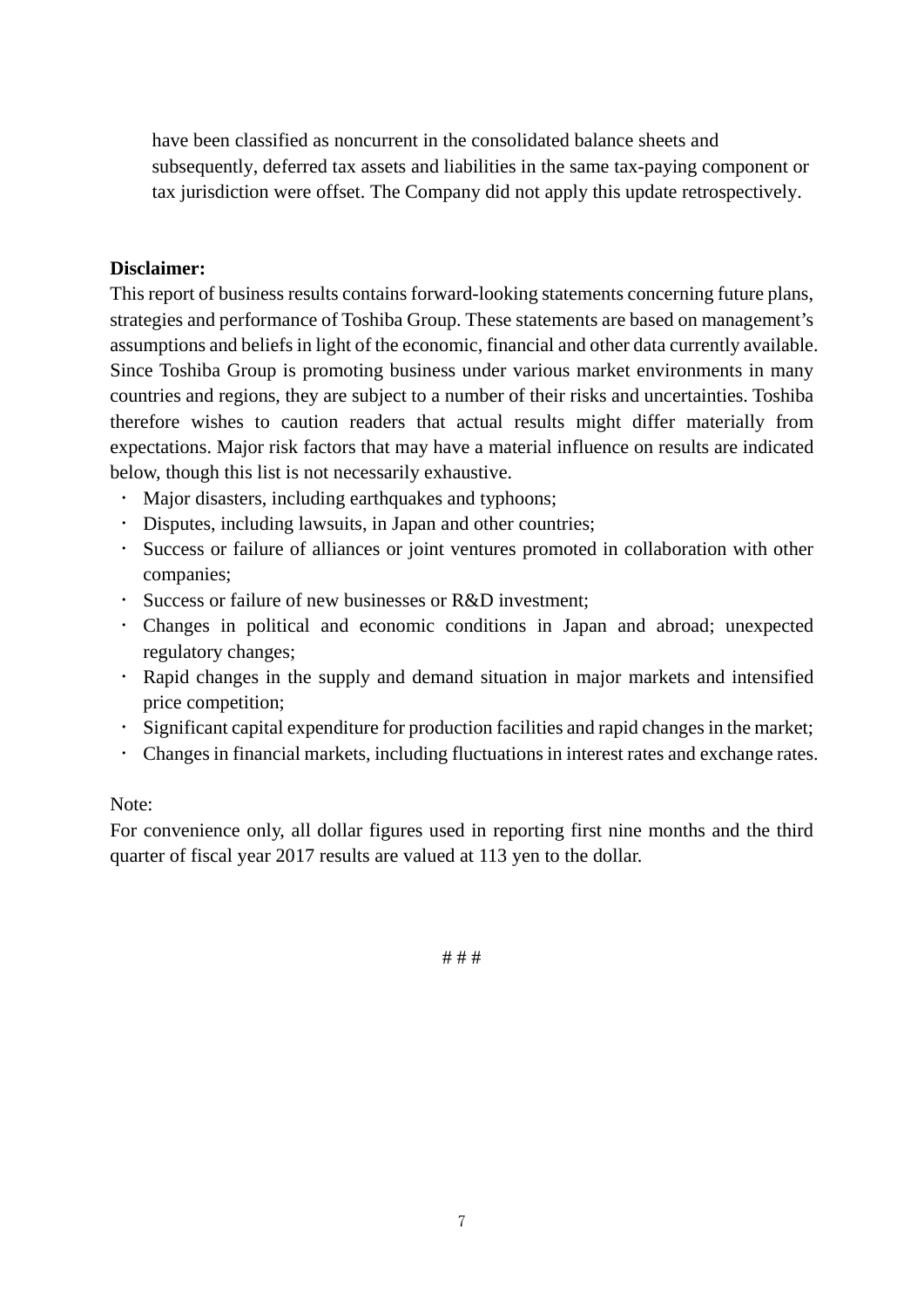#### Toshiba Group

## **Consolidated Financial Statements**

For the First Nine Months and the Third Quarter of Fiscal Year Ending March 2018

# **1. Nine Months Results** 113 **121 <b>113 121 121 121 121 121 121 121 121 121 121 121 121 121 121 121 121 121 121 121 121 121 121 121 121 121 121 121 121 121 121 1**

|                                                                                           |          |                       | (\#\ in billions, US\$ in millions, except for earnings per share) |         |            |
|-------------------------------------------------------------------------------------------|----------|-----------------------|--------------------------------------------------------------------|---------|------------|
|                                                                                           |          |                       | <b>Nine Months ended December 31</b>                               |         |            |
|                                                                                           | 2017(A)  | 2016(B)               | $(A)-(B)$                                                          | (A)/(B) | 2017       |
| Net sales                                                                                 | ¥2,800.3 | ¥2,835.4              | $\frac{4}{35.1}$                                                   | 99%     | \$24,781.7 |
| Operating income                                                                          | 49.6     | 76.1                  | (26.5)                                                             | 65%     | 438.7      |
| Income from continuing operations,<br>before income taxes and<br>noncontrolling interests | 87.9     | 64.3                  | 23.6                                                               | 137%    | 777.7      |
| Net income (loss) attributable to<br>shareholders of the Company                          | 27.0     | (532.5)               | 559.5                                                              |         | 239.3      |
| Basic earnings (losses) per share<br>attributable to shareholders of<br>the Company       | ¥6.06    | $\frac{1}{2}(125.77)$ | ¥131.83                                                            |         | \$0.05     |

#### **2. Third Quarter Results**

 $(\frac{1}{2})$  in billions, US\$ in millions, except for earnings per share)

|                                                                                           | <b>Three months ended December 31</b> |                       |                  |         |           |  |
|-------------------------------------------------------------------------------------------|---------------------------------------|-----------------------|------------------|---------|-----------|--|
|                                                                                           | 2017(A)                               | 2016(B)               | $(A)-(B)$        | (A)/(B) | 2017      |  |
| Net sales                                                                                 | ¥926.5                                | ¥937.6                | $\frac{4}{11.1}$ | 99%     | \$8,199.8 |  |
| Operating income                                                                          | 17.4                                  | 34.8                  | (17.4)           | 50%     | 153.4     |  |
| Income from continuing operations,<br>before income taxes and<br>noncontrolling interests | 14.3                                  | 50.3                  | (36.0)           | 28%     | 126.0     |  |
| Net income (loss) attributable to<br>shareholders of the Company                          | 76.8                                  | (647.8)               | 724.6            |         | 679.9     |  |
| Basic earnings (losses) per share<br>attributable to shareholders of<br>the Company       | ¥15.99                                | $\frac{1}{2}(153.00)$ | ¥168.99          |         | \$0.14    |  |

Notes:

1) Consolidated Financial Statements are based on generally accepted accounting principles in the U.S.

2) The U.S. dollar is valued at  $\text{\yen}113$  throughout this statement for convenience only.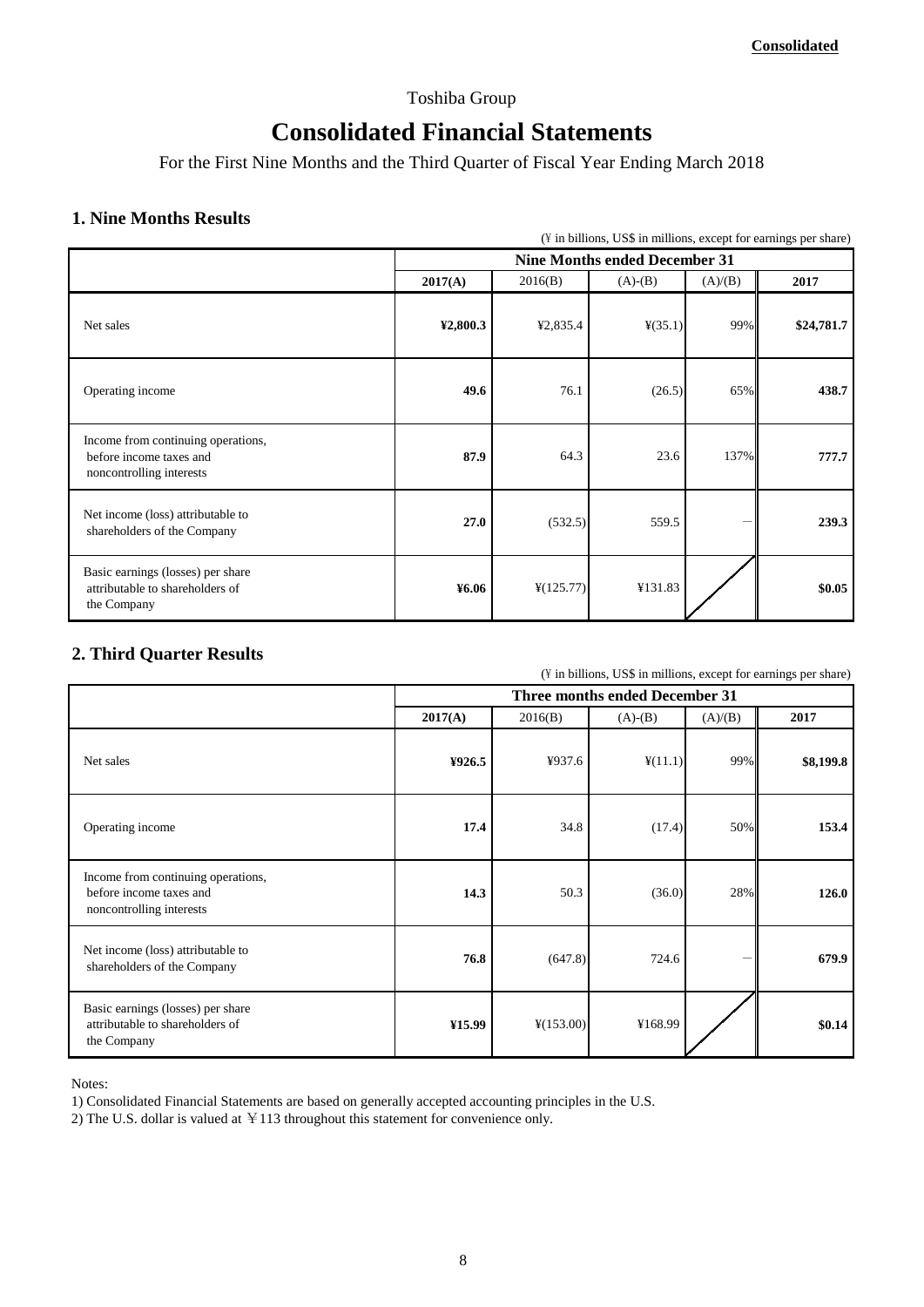# **Comparative Consolidated Balance Sheets**

 $(\frac{y}{x})$  in millions, US\$ in thousands)

|                                                                                                                                                                                                                 | Dec. 31, 2017<br>(A)                          | Mar. 31, 2017<br>(B)                         | $(A)-(B)$                             | Dec. 31, 2017                                      |
|-----------------------------------------------------------------------------------------------------------------------------------------------------------------------------------------------------------------|-----------------------------------------------|----------------------------------------------|---------------------------------------|----------------------------------------------------|
| <b>Assets</b>                                                                                                                                                                                                   |                                               |                                              |                                       |                                                    |
| <b>Current</b> assets                                                                                                                                                                                           | ¥3,578,729                                    | ¥3,189,374                                   | ¥389,355                              | \$31,670,168                                       |
| Cash and cash equivalents                                                                                                                                                                                       | 638,842                                       | 521,097                                      | 117,745                               | 5,653,469                                          |
| Notes and accounts receivable, trade                                                                                                                                                                            | 874,233                                       | 994,894                                      | (120, 661)                            | 7,736,575                                          |
| Inventories                                                                                                                                                                                                     | 588,790                                       | 500,686                                      | 88,104                                | 5,210,531                                          |
| Prepaid expenses and other current assets                                                                                                                                                                       | 491,455                                       | 249,798                                      | 241,657                               | 4,349,159                                          |
| Assets of discontinued operations - current                                                                                                                                                                     | 985,409                                       | 922,899                                      | 62,510                                | 8,720,434                                          |
| Long-term receivables                                                                                                                                                                                           | 23,037                                        | 15,272                                       | 7,765                                 | 203,867                                            |
| Investments                                                                                                                                                                                                     | 241,040                                       | 210,562                                      | 30,478                                | 2,133,097                                          |
| Property, plant and equipment                                                                                                                                                                                   | 376,089                                       | 403,733                                      | (27, 644)                             | 3,328,221                                          |
| Other assets                                                                                                                                                                                                    | 271,739                                       | 450,572                                      | (178, 833)                            | 2,404,771                                          |
| Total assets                                                                                                                                                                                                    | ¥4,490,634                                    | ¥4,269,513                                   | ¥221,121                              | \$39,740,124                                       |
| <b>Liabilities and equity</b>                                                                                                                                                                                   |                                               |                                              |                                       |                                                    |
| <b>Current liabilities</b>                                                                                                                                                                                      | ¥3,157,172                                    | ¥2,784,726                                   | ¥372,446                              | \$27,939,575                                       |
| Short-term borrowings<br>and current portion of long-term debt                                                                                                                                                  | 667,961                                       | 685,801                                      | (17, 840)                             | 5,911,159                                          |
| Notes and accounts payable, trade                                                                                                                                                                               | 651,786                                       | 673,679                                      | (21, 893)                             | 5,768,018                                          |
| Other current liabilities                                                                                                                                                                                       | 1,473,176                                     | 1,088,962                                    | 384,214                               | 13,036,956                                         |
| Liabilities of discontinued operations - current                                                                                                                                                                | 364,249                                       | 336,284                                      | 27,965                                | 3,223,442                                          |
| Accrued pension and severance costs                                                                                                                                                                             | 463,688                                       | 481,833                                      | (18, 145)                             | 4,103,434                                          |
| Long-term debt and other liabilities                                                                                                                                                                            | 648,881                                       | 1,278,658                                    | (629, 777)                            | 5,742,310                                          |
| Equity                                                                                                                                                                                                          | 220,893                                       | (275,704)                                    | 496,597                               | 1,954,805                                          |
| Equity attributable to shareholders of the Company                                                                                                                                                              | (3,893)                                       | (552, 947)                                   | 549,054                               | (34, 451)                                          |
| Common stock                                                                                                                                                                                                    | 499,999                                       | 200,000                                      | 299,999                               | 4,424,770                                          |
| Additional paid-in capital                                                                                                                                                                                      | 364,256                                       | 140,144                                      | 224,112                               | 3,223,504                                          |
| Retained earnings                                                                                                                                                                                               | (553, 354)                                    | (580, 396)                                   | 27.042                                | (4,896,938)                                        |
| Accumulated other comprehensive loss                                                                                                                                                                            | (312,744)                                     | (310,750)                                    | (1,994)                               | (2,767,645)                                        |
| Treasury stock                                                                                                                                                                                                  | (2,050)                                       | (1,945)                                      | (105)                                 | (18, 142)                                          |
| Equity attributable to noncontrolling interests                                                                                                                                                                 | 224,786                                       | 277,243                                      | (52, 457)                             | 1,989,256                                          |
| Total liabilities and equity                                                                                                                                                                                    | ¥4,490,634                                    | ¥4,269,513                                   | ¥221,121                              | \$39,740,124                                       |
| Breakdown of accumulated other comprehensive loss<br>Unrealized gains on securities<br>Foreign currency translation adjustments<br>Pension liability adjustments<br>Unrealized losses on derivative instruments | ¥33,705<br>(80, 361)<br>(264, 495)<br>(1,593) | ¥24,537<br>(55, 468)<br>(277,002)<br>(2,817) | ¥9,168<br>(24,893)<br>12,507<br>1,224 | \$298,274<br>(711, 158)<br>(2,340,664)<br>(14,097) |
| Total interest-bearing debt                                                                                                                                                                                     | ¥1,122,799                                    | ¥1,203,972                                   | ¥(81,173)                             | \$9,936,274                                        |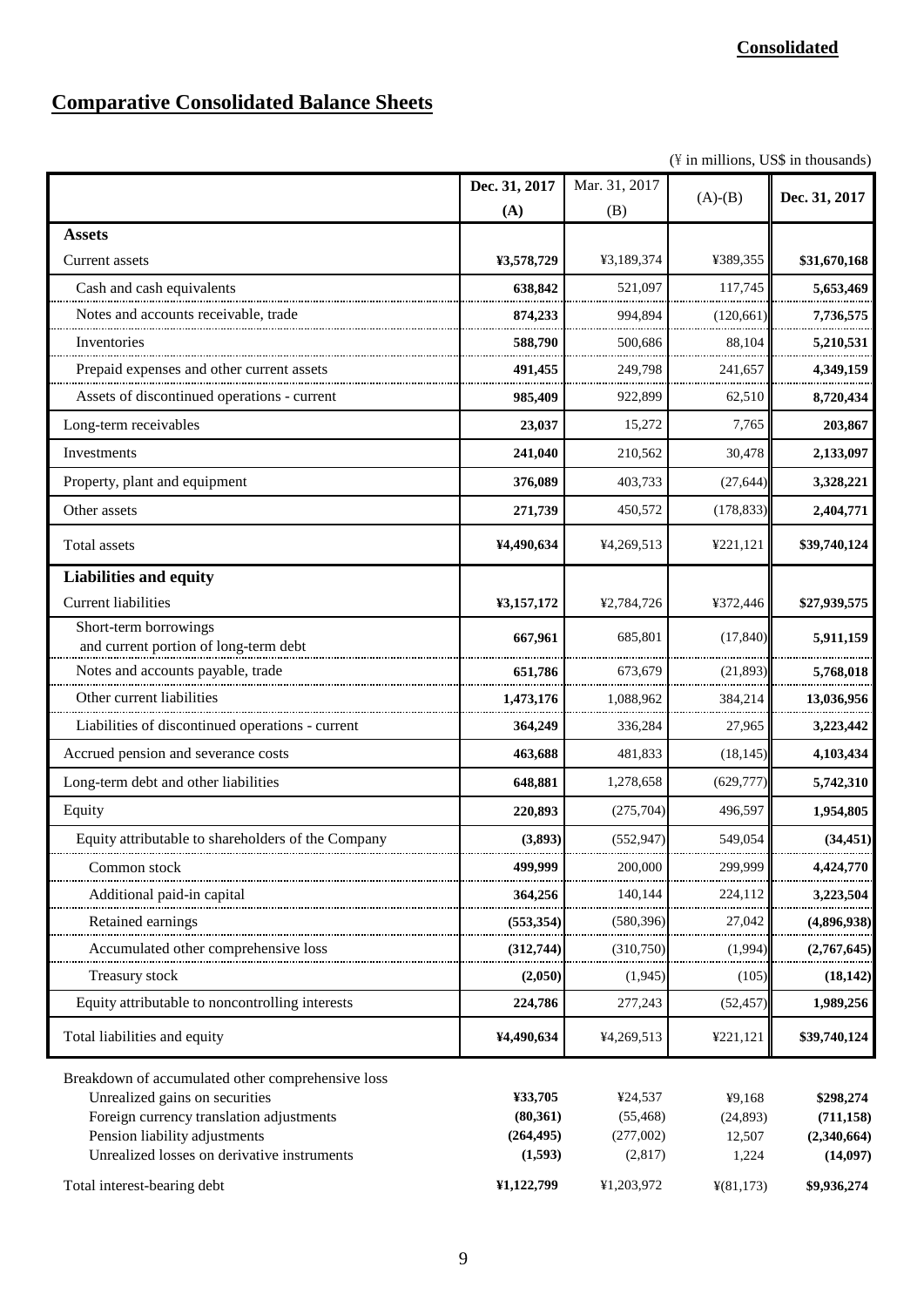## **Comparative Consolidated Statements of Operations**

## **1. Nine Months ended December 31** (\Natural distributions, US\$ in thousands)

|                                                                                        | <b>Nine months ended December 31</b> |            |                       |         |              |  |
|----------------------------------------------------------------------------------------|--------------------------------------|------------|-----------------------|---------|--------------|--|
|                                                                                        | 2017(A)                              | 2016(B)    | $(A)-(B)$             | (A)/(B) | 2017         |  |
| Sales and other income                                                                 |                                      |            |                       |         |              |  |
| Net sales                                                                              | ¥2,800,331                           | ¥2,835,437 | $\frac{1}{2}(35,106)$ | 99%     | \$24,781,690 |  |
| Interest                                                                               | 5,354                                | 4,494      | 860                   | 119%    | 47,381       |  |
| Dividends                                                                              | 845                                  | 786        | 59                    | 108%    | 7,478        |  |
| Other income                                                                           | 104,715                              | 39,272     | 65,443                | 267%    | 926,681      |  |
| <b>Costs and expenses</b>                                                              |                                      |            |                       |         |              |  |
| Cost of sales                                                                          | 2,099,892                            | 2,084,713  | 15,179                | 101%    | 18,583,114   |  |
| Selling, general and administrative                                                    | 650,870                              | 674,601    | (23, 731)             | 96%     | 5,759,912    |  |
| Interest                                                                               | 22,035                               | 12,337     | 9,698                 | 179%    | 195,000      |  |
| Other expense                                                                          | 50,566                               | 44,002     | 6,564                 | 115%    | 447,487      |  |
| Income from continuing operations, before<br>income taxes and noncontrolling interests | 87,882                               | 64,336     | 23,546                | 137%    | 777,717      |  |
| <b>Income taxes</b>                                                                    | 1,732                                | 47,588     | (45, 856)             | 4%      | 15,328       |  |
| Income from continuing operations,<br>before noncontrolling interests                  | 86,150                               | 16,748     | 69,402                | 514%    | 762,389      |  |
| Loss from discontinued operations,<br>before noncontrolling interests                  | (27,299)                             | (644, 604) | 617,305               |         | (241, 584)   |  |
| Net income (loss) before noncontrolling interests                                      | 58,851                               | (627, 856) | 686,707               |         | 520,805      |  |
| Less: Net income (loss) attributable to<br>noncontrolling interests                    | 31,809                               | (95, 344)  | 127,153               |         | 281,495      |  |
| Net income (loss) attributable to<br>shareholders of the Company                       | ¥27,042                              | ¥(532,512) | ¥559,554              |         | \$239,310    |  |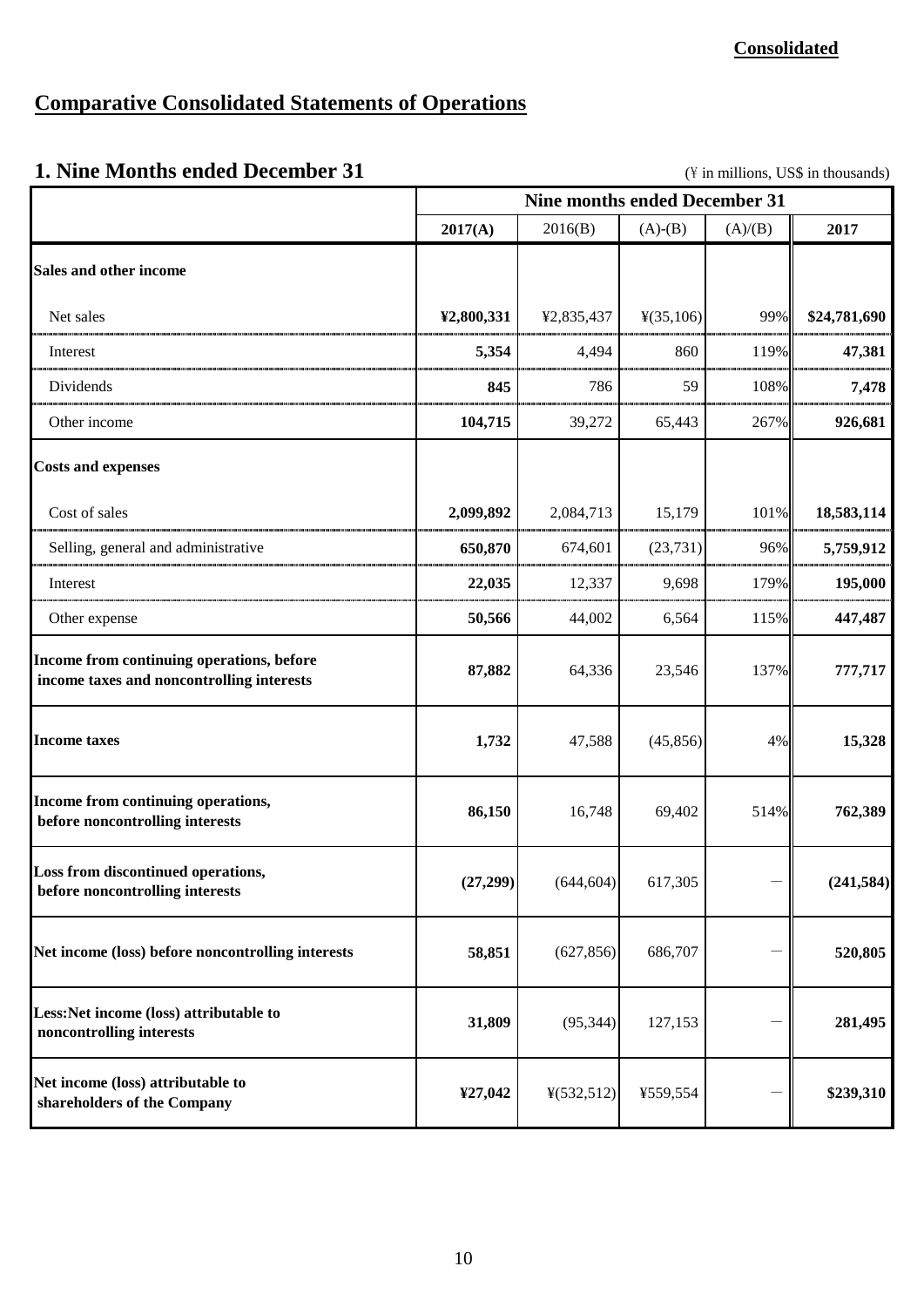# **2. Third Quarter ended December 31** (\Natural \text{ in millions, US\$ in thousands)

|                                                                                        | <b>Three months ended December 31</b> |             |           |         |             |  |
|----------------------------------------------------------------------------------------|---------------------------------------|-------------|-----------|---------|-------------|--|
|                                                                                        | 2017(A)                               | 2016(B)     | $(A)-(B)$ | (A)/(B) | 2017        |  |
| Sales and other income                                                                 |                                       |             |           |         |             |  |
| Net sales                                                                              | ¥926,577                              | ¥937,598    | ¥(11,021) | 99%     | \$8,199,796 |  |
| Interest                                                                               | 1,921                                 | 1,877       | 44        | 102%    | 17,000      |  |
| Dividends                                                                              | 172                                   | 313         | (141)     | 55%     | 1,522       |  |
| Other income                                                                           | 16,088                                | 28,284      | (12, 196) | 57%     | 142,372     |  |
| <b>Costs and expenses</b>                                                              |                                       |             |           |         |             |  |
| Cost of sales                                                                          | 702,827                               | 684,147     | 18,680    | 103%    | 6,219,708   |  |
| Selling, general and administrative                                                    | 206,417                               | 218,674     | (12, 257) | 94%     | 1,826,699   |  |
| Interest                                                                               | 8,691                                 | 4,130       | 4,561     | 210%    | 76,912      |  |
| Other expense                                                                          | 12,582                                | 10,772      | 1,810     | 117%    | 111,344     |  |
| Income from continuing operations, before<br>income taxes and noncontrolling interests | 14,241                                | 50,349      | (36, 108) | 28%     | 126,027     |  |
| <b>Income taxes</b>                                                                    | (21, 023)                             | 37,266      | (58, 289) |         | (186, 044)  |  |
| Income from continuing operations,<br>before noncontrolling interests                  | 35,264                                | 13,083      | 22,181    | 270%    | 312,071     |  |
| Income (loss) from discontinued operations,<br>before noncontrolling interests         | 59,323                                | (764, 934)  | 824,257   |         | 524,982     |  |
| Net income (loss) before noncontrolling interests                                      | 94,587                                | (751, 851)  | 846,438   |         | 837,053     |  |
| Less:Net income (loss) attributable to<br>noncontrolling interests                     | 17,760                                | (104, 030)  | 121,790   |         | 157,168     |  |
| Net income (loss) attributable to<br>shareholders of the Company                       | ¥76,827                               | 4(647, 821) | ¥724,648  |         | \$679,885   |  |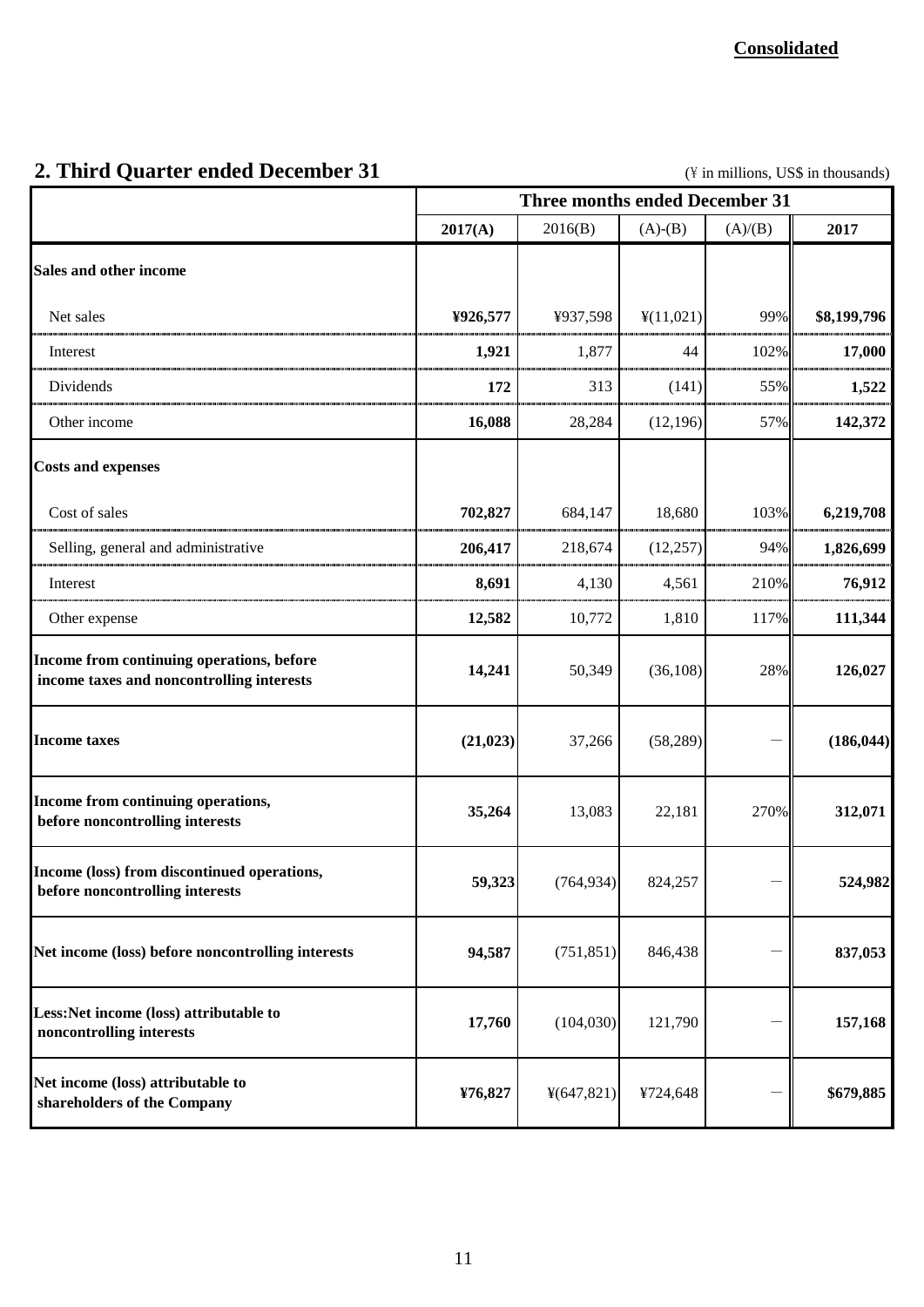## **Comparative Consolidated Statements of Comprehensive Income**

| 1. Nine Months ended December 31<br>(\in millions, US\$ in thousands)         |                                      |                         |           |         |            |  |  |
|-------------------------------------------------------------------------------|--------------------------------------|-------------------------|-----------|---------|------------|--|--|
|                                                                               | <b>Nine months ended December 31</b> |                         |           |         |            |  |  |
|                                                                               | 2017(A)                              | 2016(B)                 | $(A)-(B)$ | (A)/(B) | 2017       |  |  |
| Net income (loss) before noncontrolling interests                             | ¥58,851                              | $*(627, 856)$           | ¥686,707  |         | \$520,805  |  |  |
| Other comprehensive income (loss), net of tax                                 |                                      |                         |           |         |            |  |  |
| Unrealized gains (losses) on securities                                       | 9,470                                | (426)                   | 9,896     |         | 83,805     |  |  |
| Foreign currency translation adjustments                                      | (34, 887)                            | (43.594)                | 8.707     |         | (308, 734) |  |  |
| Pension liability adjustments                                                 | 13,697                               | 25,988                  | (12,291)  | 53%     | 121,212    |  |  |
| Unrealized gains (losses) on derivative instruments                           | 1,278                                | (3,104)                 | 4,382     |         | 11,310     |  |  |
| <b>Total other comprehensive loss</b>                                         | (10, 442)                            | (21, 136)               | 10,694    |         | (92, 407)  |  |  |
| Comprehensive income (loss)                                                   | 48,409                               | (648,992)               | 697,401   |         | 428,398    |  |  |
| Less: Comprehensive income (loss) attributable to<br>noncontrolling interests | 23,361                               | (96, 583)               | 119,944   |         | 206,734    |  |  |
| Comprehensive income (loss) attributable to<br>shareholders of the Company    | ¥25,048                              | $\frac{1}{2}$ (552,409) | ¥577,457  |         | \$221,664  |  |  |

#### **2. Third Quarter ended December 31** (\ftdtta in millions, US\$ in thousands)

|                                                                               | <b>Three months ended December 31</b> |                         |           |         |           |  |
|-------------------------------------------------------------------------------|---------------------------------------|-------------------------|-----------|---------|-----------|--|
|                                                                               | 2017(A)                               | 2016(B)                 | $(A)-(B)$ | (A)/(B) | 2017      |  |
| Net income (loss) before noncontrolling interests                             | ¥94,587                               | $\frac{4}{751,851}$     | ¥846,438  |         | \$837,053 |  |
| Other comprehensive income, net of tax                                        |                                       |                         |           |         |           |  |
| Unrealized gains on securities                                                | 198                                   | 5,292                   | (5,094)   | 4%      | 1,752     |  |
| Foreign currency translation adjustments                                      | 4,736                                 | 78,269                  | (73, 533) | 6%      | 41,912    |  |
| Pension liability adjustments                                                 | 3,558                                 | 1,357                   | 2,201     | 262%    | 31,487    |  |
| Unrealized gains on derivative instruments                                    | 522                                   | 129                     | 393       | 405%    | 4.619     |  |
| Total other comprehensive income                                              | 9,014                                 | 85,047                  | (76,033)  | 11%     | 79,770    |  |
| Comprehensive income (loss)                                                   | 103,601                               | (666, 804)              | 770,405   |         | 916,823   |  |
| Less: Comprehensive income (loss) attributable to<br>noncontrolling interests | 24,272                                | (77, 935)               | 102,207   |         | 214,796   |  |
| Comprehensive income (loss) attributable to<br>shareholders of the Company    | ¥79,329                               | $\frac{1}{2}$ (588,869) | ¥668,198  |         | \$702,027 |  |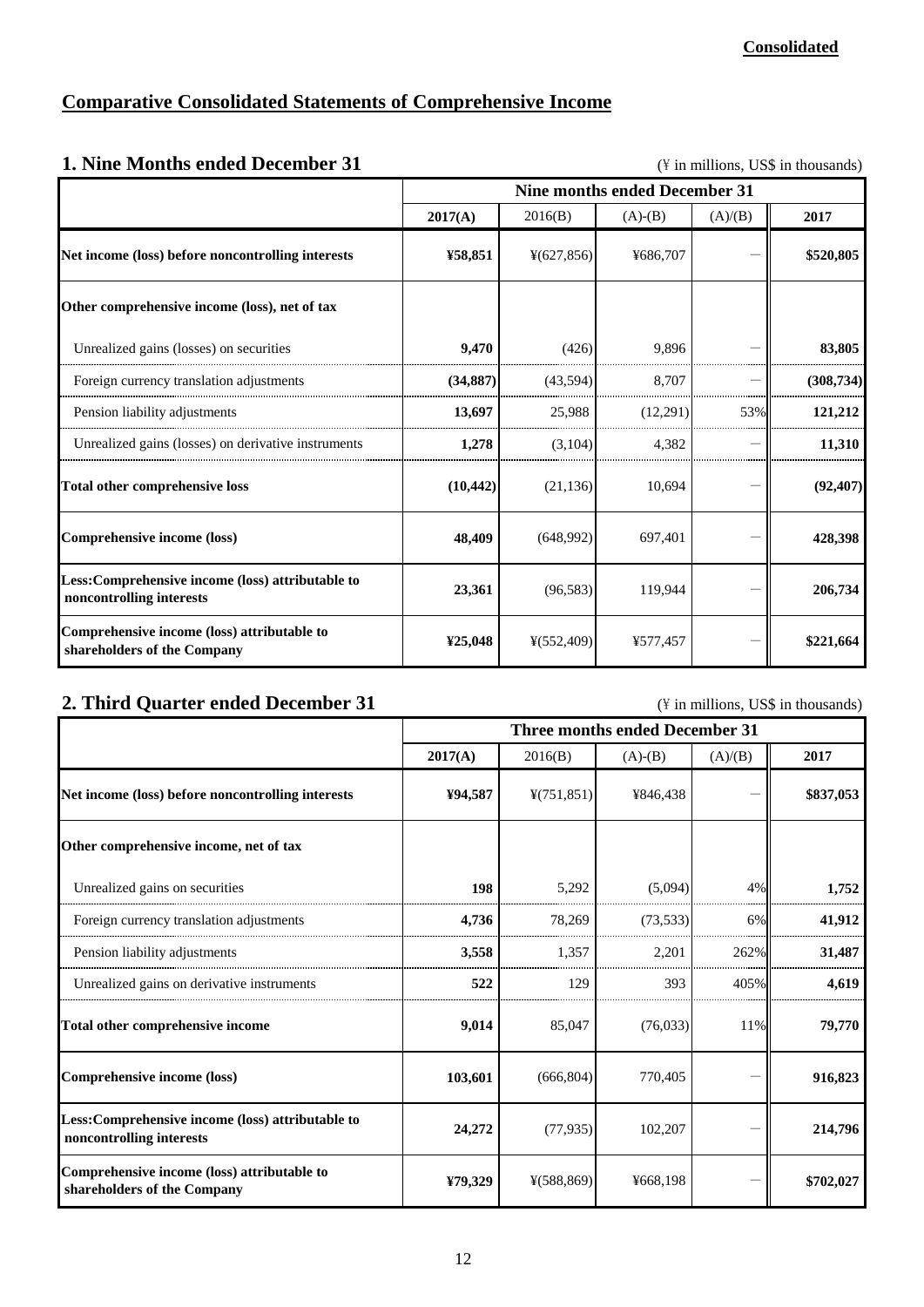## **Comparative Consolidated Statements of Cash Flows**

|  | <b>Nine months ended December 31</b> |
|--|--------------------------------------|
|  |                                      |

(\\pide in millions, US\$ in thousands)

|                                                                                                                                      | Nine months ended December 31 |            |             |             |
|--------------------------------------------------------------------------------------------------------------------------------------|-------------------------------|------------|-------------|-------------|
|                                                                                                                                      | 2017(A)                       | 2016(B)    | $(A)-(B)$   | 2017        |
| <b>Cash flows from operating activities</b>                                                                                          |                               |            |             |             |
| Net income (loss) before noncontrolling interests                                                                                    | ¥58,851                       | ¥(627,856) | ¥686,707    | \$520,805   |
| Depreciation and amortization                                                                                                        | 98,836                        | 118,922    | (20,086)    | 874,655     |
| Equity in (earnings) losses of affiliates, net of dividends                                                                          | (3,990)                       | 363        | (4,353)     | (35,310)    |
| Decrease in notes and accounts receivable, trade                                                                                     | 50,170                        | 7,175      | 42,995      | 443,982     |
| Increase in inventories                                                                                                              | (119,396)                     | (75, 033)  | (44, 363)   | (1,056,602) |
| Decrease in notes and accounts payable, trade                                                                                        | (16,311)                      | (17, 773)  | 1,462       | (144, 345)  |
| Others                                                                                                                               | (451, 811)                    | 617,126    | (1,068,937) | (3,998,327) |
| Adjustments to reconcile net income (loss) before noncontrolling interests<br>to net cash provided by (used in) operating activities | (442, 502)                    | 650,780    | (1,093,282) | (3,915,947) |
| Net cash provided by (used in) operating activities                                                                                  | (383, 651)                    | 22,924     | (406, 575)  | (3,395,142) |
| <b>Cash flows from investing activities</b>                                                                                          |                               |            |             |             |
| Proceeds from sale of property, plant and equipment, intangible assets and securities                                                | 25,062                        | 48,084     | (23,022)    | 221,788     |
| Acquisition of property, plant and equipment                                                                                         | (115,064)                     | (120, 657) | 5,593       | (1,018,265) |
| Acquisition of intangible assets                                                                                                     | (13,090)                      | (14, 473)  | 1,383       | (115, 841)  |
| Purchase of securities                                                                                                               | (16,387)                      | (880)      | (15,507)    | (145, 018)  |
| Increase in investments in affiliates                                                                                                | (75, 108)                     | (25, 170)  | (49, 938)   | (664, 673)  |
| Others                                                                                                                               | 131,997                       | 35,478     | 96,519      | 1,168,115   |
| Net cash used in investing activities                                                                                                | (62, 590)                     | (77, 618)  | 15,028      | (553, 894)  |
| <b>Cash flows from financing activities</b>                                                                                          |                               |            |             |             |
| Proceeds from long-term debt                                                                                                         | 2,152                         | 44,999     | (42, 847)   | 19,044      |
| Repayment of long-term debt                                                                                                          | (186, 843)                    | (126, 374) | (60, 469)   | (1,653,478) |
| Increase (decrease) in short-term borrowings, net                                                                                    | 120,880                       | (40, 987)  | 161,867     | 1,069,735   |
| Dividends paid                                                                                                                       | (10, 489)                     | (12, 530)  | 2,041       | (92, 823)   |
| Proceeds from stock offering                                                                                                         | 597,900                       |            | 597,900     | 5.291.150   |
| Others                                                                                                                               | (131,245)                     | 17,072     | (148, 317)  | (1,161,460) |
| Net cash provided by (used in) financing activities                                                                                  | 392,355                       | (117,820)  | 510,175     | 3,472,168   |
| Effect of exchange rate changes on cash and cash equivalents                                                                         | 4,389                         | 1,487      | 2,902       | 38,841      |
| Net decrease in cash and cash equivalents                                                                                            | (49, 497)                     | (171, 027) | 121,530     | (438, 027)  |
| Cash and cash equivalents at beginning of the period                                                                                 | 707,693                       | 975,529    | (267, 836)  | 6,262,770   |
| Cash and cash equivalents at end of the period                                                                                       | 658,196                       | 804,502    | (146,306)   | 5,824,743   |
| Less: Cash and cash equivalents of discontinued operations at end of the period                                                      | 19,354                        | 233,614    | (214,260)   | 171,274     |
| Cash and cash equivalents of continuing operations at end of the period                                                              | ¥638,842                      | ¥570,888   | ¥67,954     | \$5,653,469 |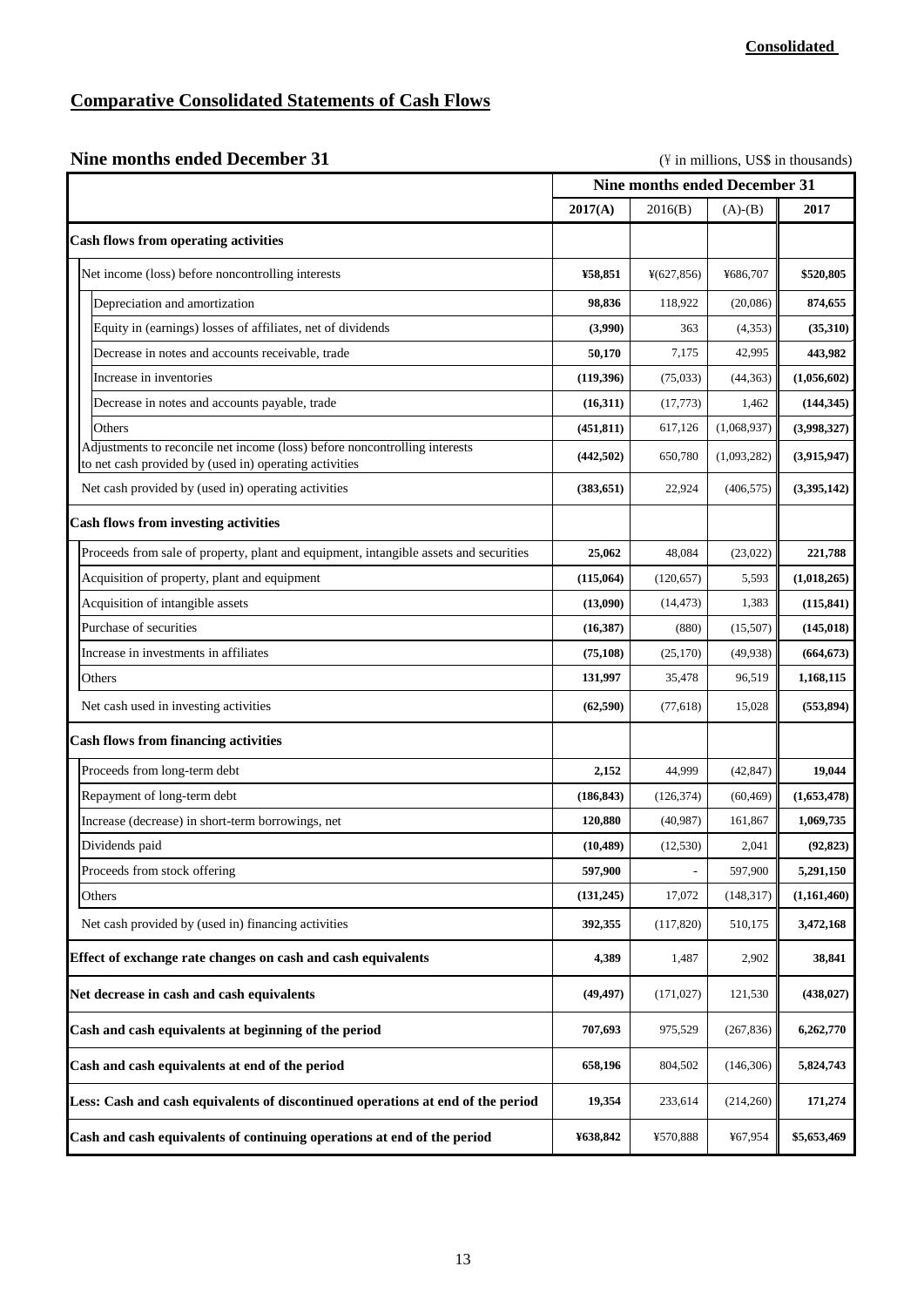#### **Notes Relating to Assumptions for the Going Concern**

Toshiba Group recorded negative equity, due to an extraordinary loss related to nuclear power plant construction projects by Westinghouse Electric Company ("WEC"), WEC's U.S. subsidiaries and affiliates, and Toshiba Nuclear Energy Holdings (UK) Limited ("TNEH (UK)"), a holding company for Westinghouse Group operating companies outside the U.S. As a result, consolidated equity attributable to shareholders of the Company decreased to -552,947 million yen, with consolidated net assets of -275,704 million yen , as of March 31, 2017. Therefore, taking into consideration of the expenditures which the Company was going to pay as Toshiba's parent company guarantee obligation, substantial doubt about the Company's ability to continue as a going concern existed.

The Company, as approved at its Board of Directors on November 19, 2017, decided to proceed with a financing transaction of a share issue by third-party allotment (the "Financing") to offset the negative impact. The total amount of the newly issued shares was about 600,000 million yen (US\$5,309.7 million) (the issued amount per share is 262.8 yen (US\$2.33) and the total number of the newly issued shares was 2,283,105,000 shares) and the Financing was successfully closed on December 5, 2017. Mainly because of this completion, consolidated equity attributable to shareholders of the Company was -3,893 million yen (-US\$34.5 million) with consolidated net assets of 220,893 million yen (US\$1,954.8 million) as of December 31, 2017.

The Company reached an agreement with Georgia Power, a wholly-owned subsidiary of Southern Company, in its role as agent for the owners of the project: Georgia Power; Oglethorpe Power Corporation; Municipal Electrical Authority of Georgia; and Dalton Utilities, for the Company to make a payment of US\$3,225 million (361.4 billion yen) as the remaining outstanding amount, following an earlier payment of US\$455 million (51.2 billion yen) from the maximum limit of US\$3,680 million (412.6 billion yen), of the Company's guarantee obligation. The payment was completed on December 14, 2017 with funds gained thorough the Financing. In addition, the Company also entered into an agreement with the two owners of the V.C. Summer project (Units 2 and 3), South Carolina Electric & Gas Company, the principal and wholly-owned subsidiary of SCANA Corporation and Santee Cooper, and subsequently with Citigroup Financial Products Inc. ("Citigroup"), now the holder of the rights to the claim of parent company guarantee payment after purchasing them from the two owners of the project, that determined to pay in full amount of the remaining outstanding balance of the Company's parent company guarantee obligations of which the maximum limit was set at US\$2,168 million (244.9 billion yen). On January 12, 2018, the Company made a payment to Citigroup in the amount of US\$1,860.5 million (210.2 billion yen). This constituted the outstanding amount of the parent company guarantee obligation reflecting the previously paid amount of US\$247.5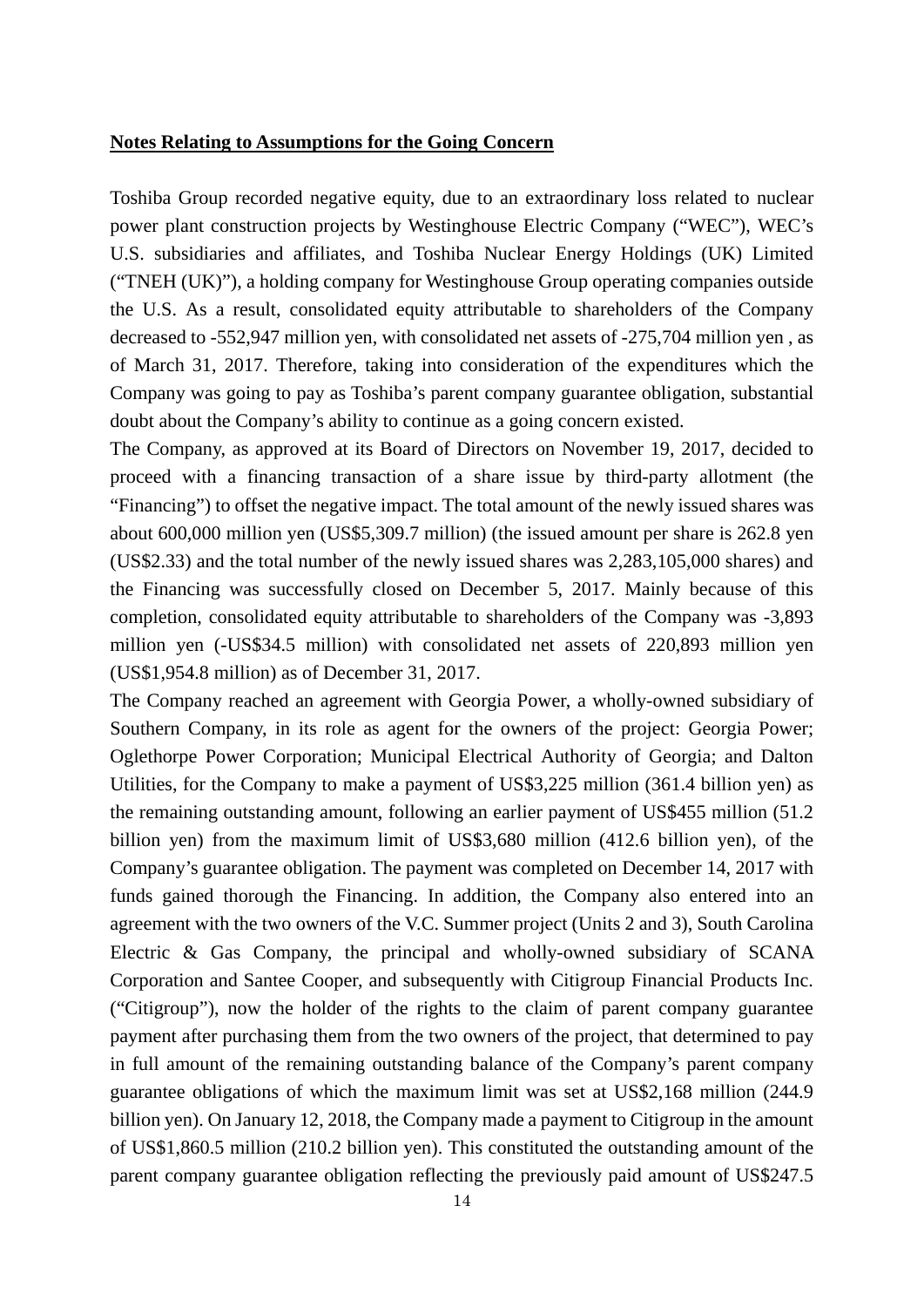million (27.9 billion yen), adjusted to deduct US\$60 million (6.8 billion yen) related to the mechanic's lien, a guarantee of payment to builders, contractors and construction firms for their work. As a result, the Company's financing environment was improved by reductions of future expenditures. In addition, by settling the aforementioned obligations to creditors, the Company obtained the right to pursue claims against WEC for the amount paid by the Company. The Company entered into agreements with Nucleus Acquisition LLC ("Nucleus"), consortium controlled by The Baupost Group, L.L.C. , to sell the aforementioned claims, and with the Brookfield WEC Holdings LLC to sell WEC related shares. The Company sold these claims on January 23, 2018, and the Company recorded a gain of approximately 240.0 billion yen (US\$2,123.9 million) (Net income attributable to shareholders of the Company approximately 170.0 billion yen (US\$1,504.4 million)). Furthermore, the Company is expecting to mitigate approximately 240.0 billion yen (US\$2,123.9 million) of the tax impact recognized as a non-qualified company split for tax purpose in the Memory business, resulting in further improvement of the Company's consolidated equity attributable to shareholders of the Company. Consequently the Company expects to resolve its negative equity in consolidated equity attributable to shareholders of the Company as of February 14, 2018.

The Company entered into an agreement under which it would sell all shares of Toshiba Memory Corporation ("TMC") to K.K. Pangea ("Pangea"), a special purpose acquisition company formed by the consortium led by a Bain Capital Private Equity LP (including its affiliates, Bain Capital) for 2 trillion yen (US\$17,699.1 million) on September 28, 2017. With respect to the Company's sale of TMC to Pangea (the "Sale"), SanDisk LLC ("SanDisk"), a subsidiary acquired by Western Digital Corporation, had alleged to International Court of Arbitration that the Company violated the contract between the Company and SanDisk by taking over the shares of the joint ventures with SanDisk to TMC without the agreement of SanDisk when the Company split its Memory business into TMC. SanDisk also had alleged that exercising the Sale was a violation of the agreement. However, the Company entered into a global settlement agreement with Western Digital Corporation to resolve these disputes and all related litigation and arbitration on December 13, 2017. As a result, concerns for the incompletion of the Sale with the mediation of the International Court of Arbitration was resolved. The conditions required for the closing of the sale, such as the necessary acquisition of antitrust approvals in the key jurisdictions, have progressed. Since the certainty of the completion of the Sale has increased, the Company classified TMC, its subsidiaries and affiliates as held for sale assets as of December 31, 2017.

The Company has Commitment lines contracts for 680.0 billion yen (US\$6,017.7 million) with the Company's main financial institutions in order to keep sufficient liquidity until the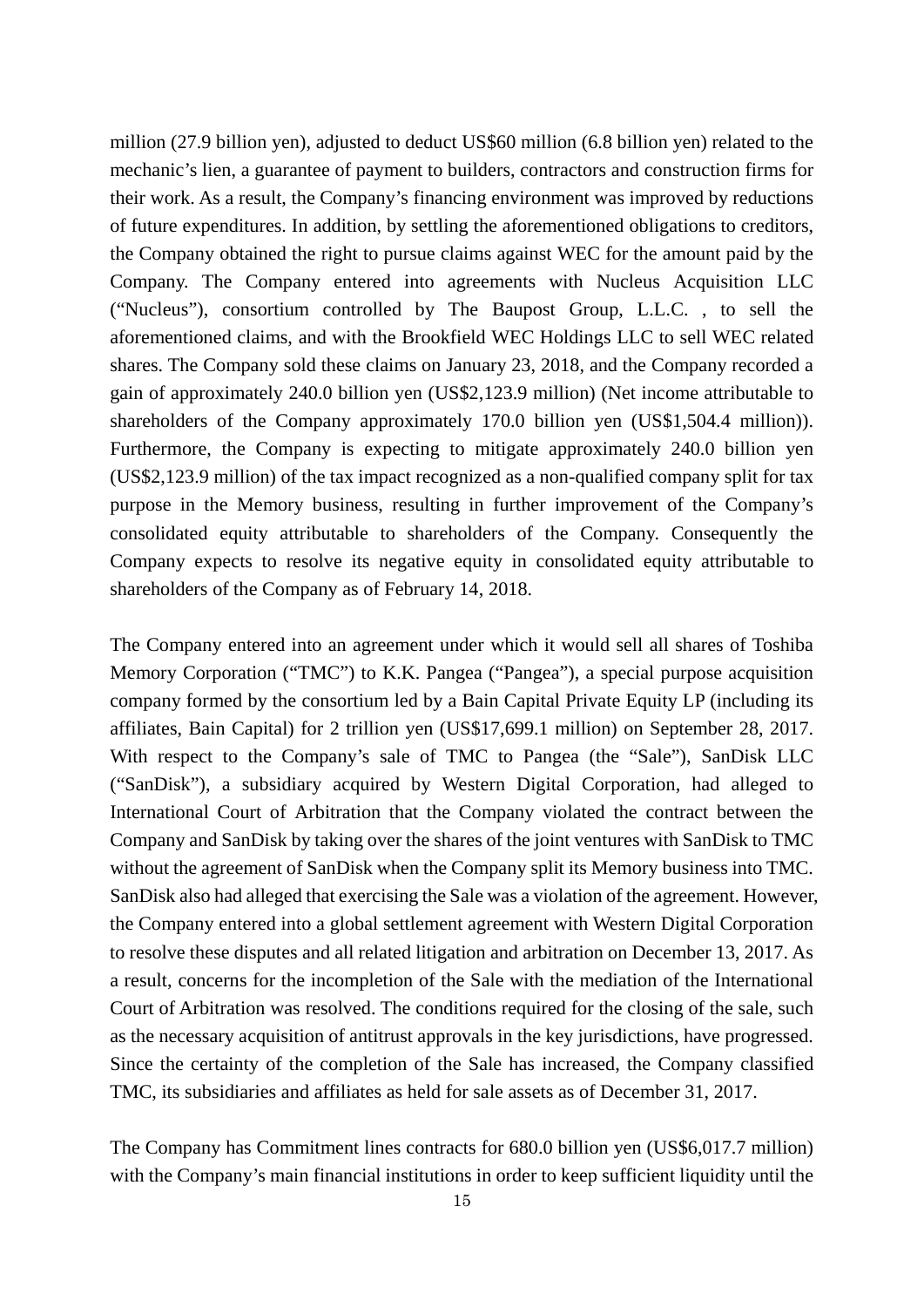completion of the Sale. The Company will continue to make its all efforts to maintain the current contracts, by requesting sincerely for their renewal and, if necessary, increase of credit facility in the contracts, to its main financial institutions through the completion of the Sale. The terms of the current contracts are effective until March 30, 2018, and are collateralized by TMC shares. Taking into account the fact that these contracts been renewed several times since April 2017, when the substantial doubt about the Company's ability to continue as a going concern emerged, as well as the expectation that the Company will be in a net cash position with the completion of the Sale, the Company considers it probable that the Company will be able to meet the obligation as these contracts become due.

The deterioration of the Company's financial structure at the end of March 2017, and the downgrading of the Company's credit rating by the rating agencies on December 28, 2016 caused a breach of financial covenants in outstanding syndicated loans of 140,000 million yen (US\$1,238.9 million) (80,000 million yen (US\$708.0 million) as of February 14, 2018) lent by the Company's main financial institutions. The total for syndicated loans is recorded as a part of Toshiba Group's short-term and long-term borrowings in the total of 1,122,799 million yen (US\$9,936.3 million) in the consolidated balance sheet as of December 31, 2017. The Company obtained a consent with its financial institutions that these loans will not be called in until March 30, 2018. If these loans are called in, other bonds and certain borrowings might also become callable. The Company will continue to sincerely request the financial institutions to waive the right to call in these loans on and after March 31, 2018.

In addition to the foregoing, the Company operates businesses that require a Special Construction Business License from the Japanese government under Construction Business Act. The Company is required to meet certain financial criteria in order to renew this license. As the expiration date of the license was in December 2017, the Company has taken measures such as absorption-type company splits in which the licensed companies took over the business. As a result, any concerns for the negative impacts on the business derived from the failure to renew the license were eliminated.

By taking the above-referenced actions, material events and conditions that raised substantial doubts about the Company's ability to continue as a going concern were sufficiently addressed as of February 14, 2018.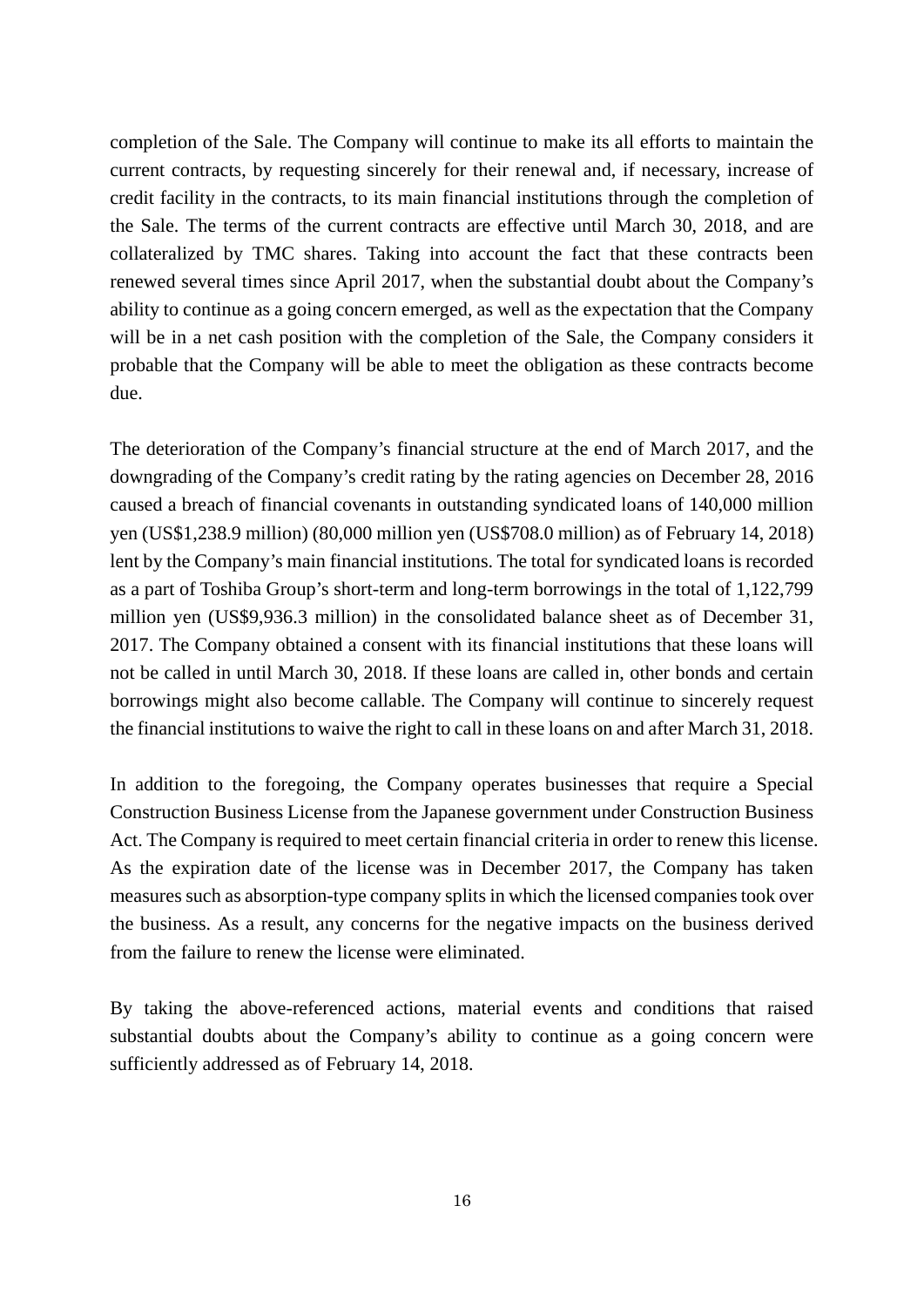### **Industry Segment Information**

### **1. Nine Months ended December 31** (\Natural in millions, US\$ in thousands)

|                                                   |                                           | <b>Nine months ended December 31</b> |                      |                        |         |              |
|---------------------------------------------------|-------------------------------------------|--------------------------------------|----------------------|------------------------|---------|--------------|
|                                                   |                                           | 2017(A)                              | 2016(B)              | $(A)-(B)$              | (A)/(B) | 2017         |
|                                                   | Energy Systems & Solutions                | ¥611,509                             | ¥660,034             | 4(48,525)              | 93%     | \$5,411,584  |
|                                                   |                                           | (20%)                                | (22%)                | $(-2%)$                |         |              |
|                                                   | Infrastructure Systems & Solutions        | 830,584                              | 838,456              | (7, 872)               | 99%     | 7,350,301    |
|                                                   |                                           | (27%)                                | (27%)                | $\left( \cdot \right)$ |         |              |
|                                                   | Retail & Printing Solutions               | 379,342                              | 371,818              | 7,524                  | 102%    | 3,357,009    |
|                                                   |                                           | (12%)                                | (12%)                | $\left( -\right)$      |         |              |
|                                                   | Storage & Electronic Devices              | 661,029                              | 630,408              | 30,621                 | 105%    | 5,849,814    |
|                                                   | Solutions                                 | (22%)                                | (21%)                | (1%)                   |         |              |
| Net sales                                         | <b>Industrial ICT Solutions</b>           | 176,861                              | 162,526              | 14,335                 | 109%    | 1,565,142    |
| (Share of<br>total sales)                         |                                           | (6%)                                 | (5%)                 | (1%)                   |         |              |
|                                                   | Others                                    | 379,350                              | 393,019              | (13,669)               | 97%     | 3,357,079    |
|                                                   |                                           | (13%)                                | (13%)                | $\left( \cdot \right)$ |         |              |
|                                                   | Total                                     | 3,038,675                            | 3,056,261            | (17, 586)              | 99%     | 26,890,929   |
|                                                   |                                           | $(100\%)$                            | $(100\%)$            |                        |         |              |
|                                                   | Eliminations                              | (238, 344)                           | (220, 824)           | (17,520)               |         | (2,109,239)  |
|                                                   | Consolidated                              | ¥2,800,331                           | ¥2,835,437           | ¥(35,106)              | 99%     | \$24,781,690 |
|                                                   | Energy Systems & Solutions                | $\frac{\text{Y}(12,085)}{}$          | $\frac{1}{2}(2,350)$ | 4(9,735)               |         | \$(106, 947) |
|                                                   | Infrastructure Systems & Solutions        | 11,259                               | 21,451               | (10, 192)              | 52%     | 99,637       |
|                                                   | Retail & Printing Solutions               | 18,760                               | 11,113               | 7,647                  | 169%    | 166,018      |
| Segment<br>operating<br>income<br>$(\text{loss})$ | Storage & Electronic Devices<br>Solutions | 48,855                               | 49,322               | (467)                  | 99%     | 432,345      |
|                                                   | <b>Industrial ICT Solutions</b>           | (2,615)                              | 4,388                | (7,003)                |         | (23, 142)    |
|                                                   | Others                                    | (18, 488)                            | (9,156)              | (9, 332)               |         | (163, 610)   |
|                                                   | Total                                     | 45,686                               | 74,768               | (29,082)               | 61%     | 404,301      |
|                                                   | Eliminations                              | 3,883                                | 1,355                | 2,528                  |         | 34,363       |
|                                                   | Consolidated                              | ¥49,569                              | ¥76,123              | ¥(26,554)              | 65%     | \$438,664    |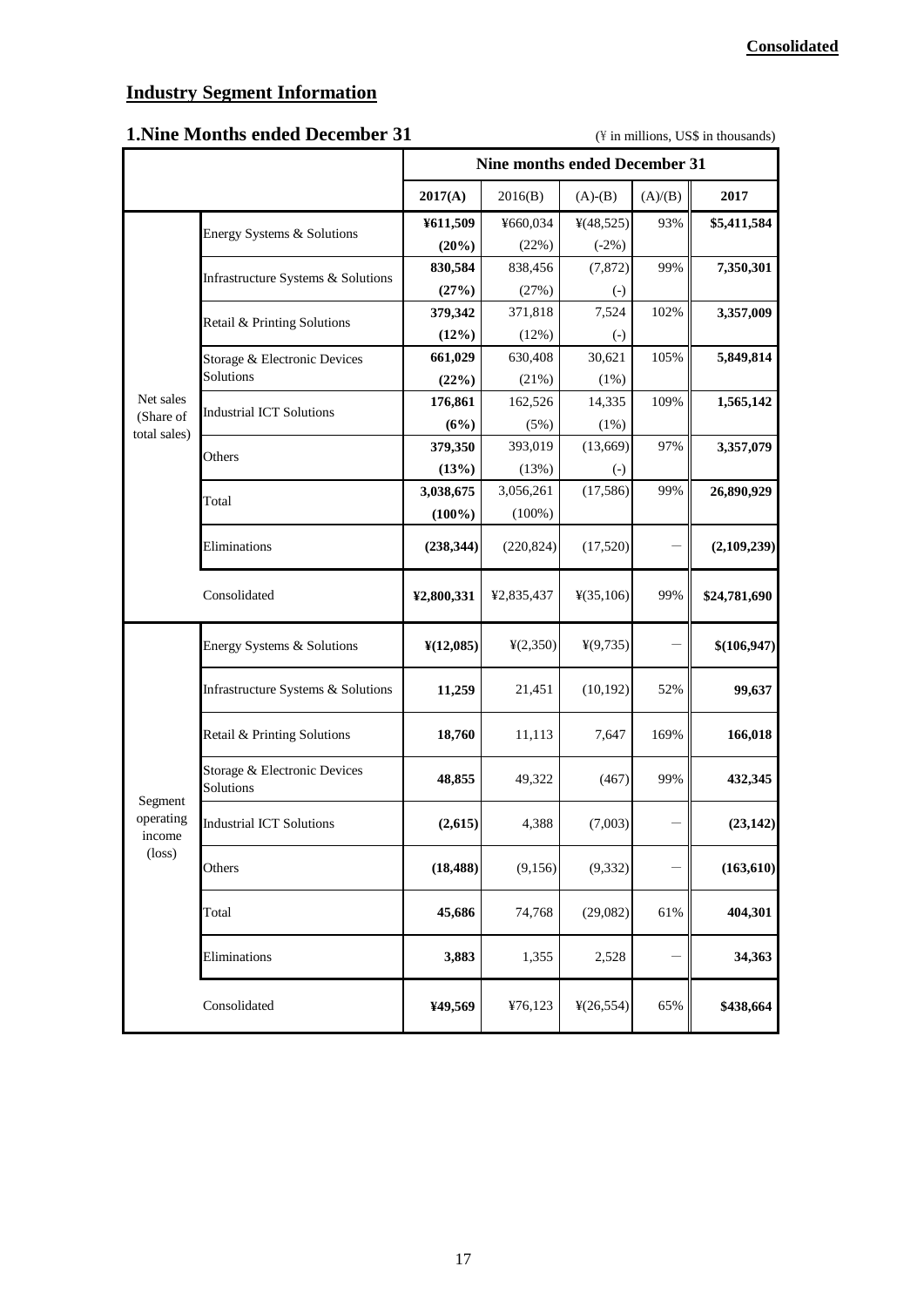|                                                   |                                           | <b>Three months ended December 31</b> |           |                        |         |             |
|---------------------------------------------------|-------------------------------------------|---------------------------------------|-----------|------------------------|---------|-------------|
|                                                   |                                           | 2017(A)                               | 2016(B)   | $(A)-(B)$              | (A)/(B) | 2017        |
|                                                   | Energy Systems & Solutions                | ¥178,466                              | ¥207,885  | ¥(29,419)              | 86%     | \$1,579,345 |
|                                                   |                                           | (18%)                                 | (21%)     | $(-3%)$                |         |             |
|                                                   | Infrastructure Systems & Solutions        | 278,480                               | 274,579   | 3,901                  | 101%    | 2,464,425   |
|                                                   |                                           | (27%)                                 | (27%)     | $\left( -\right)$      |         |             |
|                                                   | Retail & Printing Solutions               | 131,503                               | 124,094   | 7,409                  | 106%    | 1,163,743   |
|                                                   |                                           | (13%)                                 | (12%)     | (1%)                   |         |             |
|                                                   | Storage & Electronic Devices              | 228,463                               | 220,942   | 7,521                  | 103%    | 2,021,796   |
|                                                   | Solutions                                 | (23%)                                 | (22%)     | (1%)                   |         |             |
| Net sales                                         | <b>Industrial ICT Solutions</b>           | 58,143                                | 51,657    | 6,486                  | 113%    | 514,540     |
| (Share of<br>total sales)                         |                                           | (6%)                                  | (5%)      | $(1\%)$                |         |             |
|                                                   | Others                                    | 138,756                               | 130,284   | 8,472                  | 107%    | 1,227,930   |
|                                                   |                                           | (13%)                                 | (13%)     | $\left( -\right)$      |         |             |
|                                                   | Total                                     | 1,013,811                             | 1,009,441 | 4,370                  | 100%    | 8,971,779   |
|                                                   |                                           | $(100\%)$                             | $(100\%)$ |                        |         |             |
|                                                   | Eliminations                              | (87, 234)                             | (71, 843) | (15,391)               |         | (771, 983)  |
|                                                   | Consolidated                              | ¥926,577                              | ¥937,598  | ¥(11,021)              | 99%     | \$8,199,796 |
|                                                   | Energy Systems & Solutions                | $\frac{1}{2}(8,062)$                  | 4(8,352)  | ¥290                   |         | \$(71,345)  |
|                                                   | Infrastructure Systems & Solutions        | 8,526                                 | 10,291    | (1,765)                | 83%     | 75,451      |
|                                                   | Retail & Printing Solutions               | 7,470                                 | 4,628     | 2,842                  | 161%    | 66,106      |
| Segment<br>operating<br>income<br>$(\text{loss})$ | Storage & Electronic Devices<br>Solutions | 16,001                                | 23,024    | (7,023)                | 69%     | 141,602     |
|                                                   | <b>Industrial ICT Solutions</b>           | (712)                                 | 1,545     | (2,257)                |         | (6,301)     |
|                                                   | Others                                    | (9, 452)                              | 3,711     | (13, 163)              |         | (83, 646)   |
|                                                   | Total                                     | 13,771                                | 34,847    | (21,076)               | 40%     | 121,867     |
|                                                   | Eliminations                              | 3,562                                 | (70)      | 3,632                  |         | 31,522      |
|                                                   | Consolidated                              | ¥17,333                               | ¥34,777   | $\frac{1}{2}(17, 444)$ | 50%     | \$153,389   |

#### **2. Third Quarter ended December 31** (\ftdtd{in millions, US\$ in thousands)

Notes:

<sup>1)</sup> Segment sales total includes intersegment transactions.

<sup>2)</sup> Segment operating income (loss) is derived by deducting the segment's cost of sales and selling, general and administrative expenses from net sales. This result is regularly reviewed to support decision-making in allocations of resources and to assess performance. Certain operating expenses such as legal settlement costs have been excluded from segment operating income (loss) presentation herein.

<sup>3)</sup> Prior-period data relating to the discontinued operation has been deducted.

<sup>4)</sup> Prior-period data relating to the consolidated segment information has been reclassified to conform with the current classification.